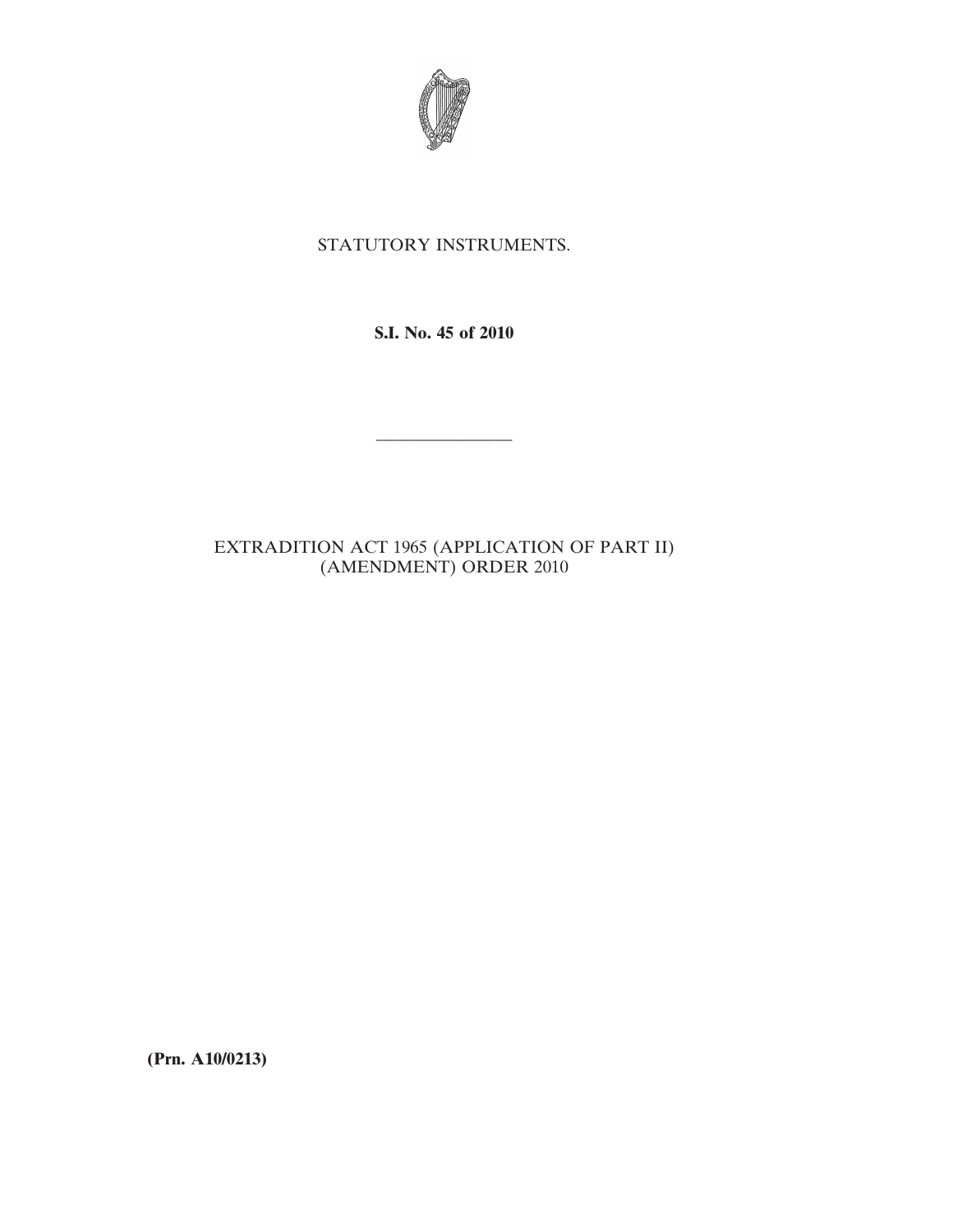## EXTRADITION ACT 1965 (APPLICATION OF PART II) (AMENDMENT) ORDER 2010

WHEREAS by the Treaty on Extradition between the State and the United States of America, signed at Washington D.C. on the 13th day of July 1983 (hereinafter referred to as "the United States Treaty"), an arrangement was made with the United States of America for the surrender of persons wanted for prosecution or punishment for an offence specified in Article II thereof;

AND WHEREAS the terms of the United States Treaty were approved by Dáil Éireann on the 25th day of November 1986;

AND WHEREAS the Agreement on Extradition between the European Union and the United States of America (the terms of which are set out in Part A of Schedule 9 (inserted by Article 2 of this Order) of the Extradition Act 1965 (Application of Part II) Order 2000 (S.I. No. 474 of 2000)), signed at Washington D.C. on the 25th day of June 2003 (hereinafter referred to as "the U.S.- EU Extradition Agreement"), provides for enhancements to cooperation in the context of applicable extradition relations between the Member States of the European Union and the United States of America governing extradition of offenders;

AND WHEREAS the terms of the U.S.-EU Extradition Agreement were approved by Dáil Éireann and Seanad Éireann on the 16th day of October 2008;

AND WHEREAS an Instrument as contemplated by Article 3(2) of the Agreement on Extradition between the European Union and the United States of America signed 25 June 2003, as to the Application of the Treaty on Extradition between Ireland and the United States of America signed on 13 July 1983 (hereinafter referred to as "the Instrument", the terms of which are set out in Part B of Schedule 9 (inserted by Article 2 of this Order) of the Extradition Act 1965 (Application of Part II) Order 2000 (S.I. No. 474 of 2000)), signed at Dublin on the 14th day of July 2005;

AND WHEREAS the Instrument was approved by Dáil Éireann on the 21st day of October 2008;

AND WHEREAS by Council Decision 2009/820/CFSP, the U.S.-EU Extradition Agreement was approved on behalf of the European Union on the 23rd day of October 2009;

AND WHEREAS by notes exchanged on the 10th day of August 2009 and the 12th day of August 2009, the State and the United States of America, respectively, have, in accordance with Article 5(*a*) of the Instrument, notified each

*Notice of the making of this Statutory Instrument was published in "Iris Oifigiúil" of* 19*th February*, 2010.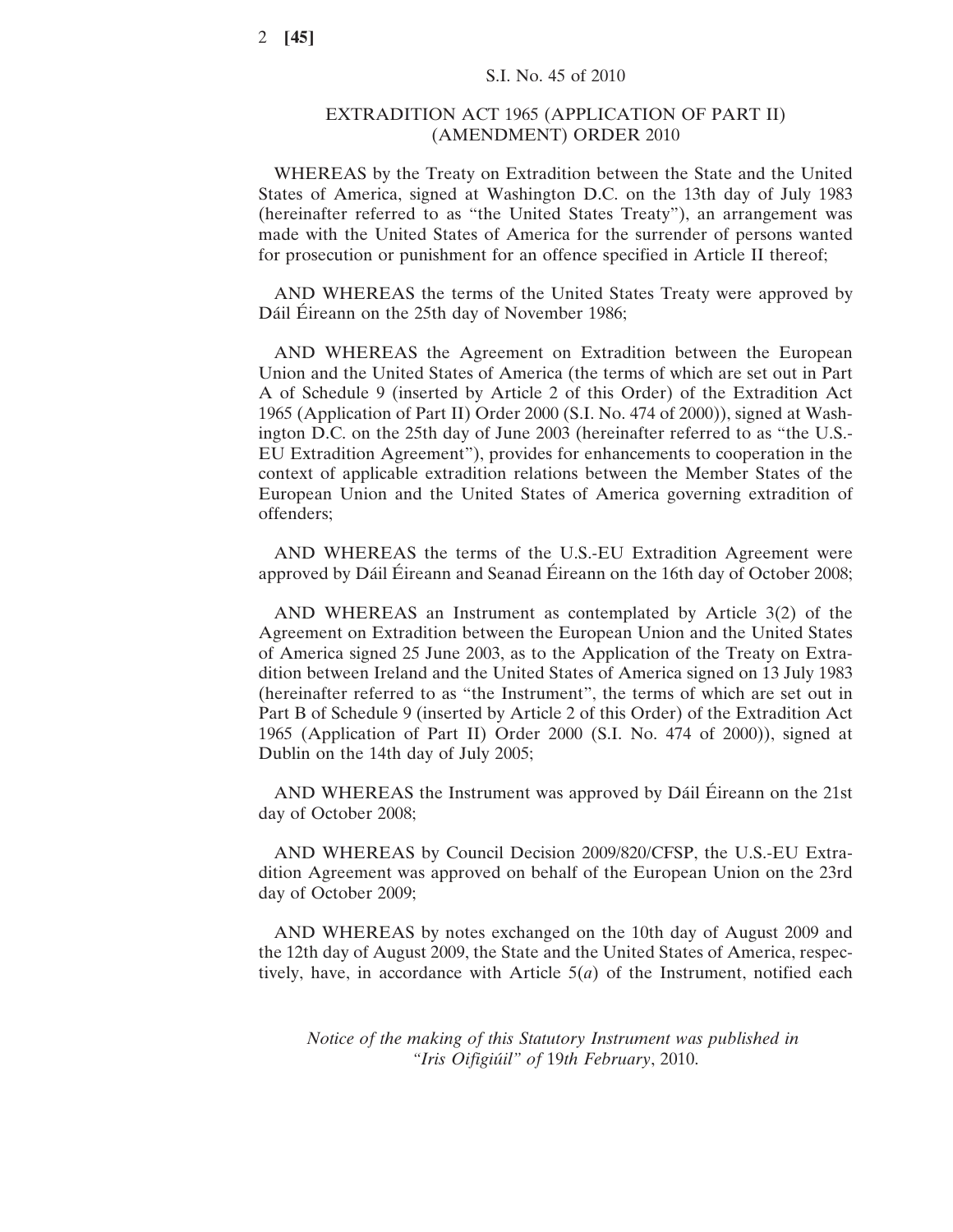other that their respective applicable internal procedures for the entry into force of the Instrument have been completed;

NOW I, Micheál Martin, Minister for Foreign Affairs, in exercise of the powers conferred on me by section 8 (amended by section 49 of the European Arrest Warrant Act 2003 (No. 45 of 2003)) of the Extradition Act 1965 (No. 17 of 1965) and after consultation with the Minister for Justice, Equality and Law Reform, hereby make the following order:

1. (1) This Order may be cited as the Extradition Act 1965 (Application of Part II) (Amendment) Order 2010.

(2) This Order comes into operation on 1 February 2010.

2. The Extradition Act 1965 (Application of Part II) Order 2000 (S.I. No. 474 of 2000) is amended by substituting for Schedule 9 (as amended by Article 3(*a*) of the Extradition Act 1965 (Application of Part II) (Amendment) Order 2002 (S.I. No. 173 of 2002)) the following:

#### "SCHEDULE 9

## *PART A*

## AGREEMENT ON EXTRADITION BETWEEN THE EUROPEAN UNION AND THE UNITED STATES OF AMERICA

THE EUROPEAN UNION AND THE UNITED STATES OF AMERICA,

DESIRING further to facilitate cooperation between the European Union Member States and the United States of America,

DESIRING to combat crime in a more effective way as a means of protecting their respective democratic societies and common values,

HAVING DUE REGARD for rights of individuals and the rule of law,

MINDFUL of the guarantees under their respective legal systems which provide for the right to a fair trial to an extradited person, including the right to adjudication by an impartial tribunal established pursuant to law,

DESIRING to conclude an Agreement relating to the extradition of offenders,

HAVE AGREED AS FOLLOWS: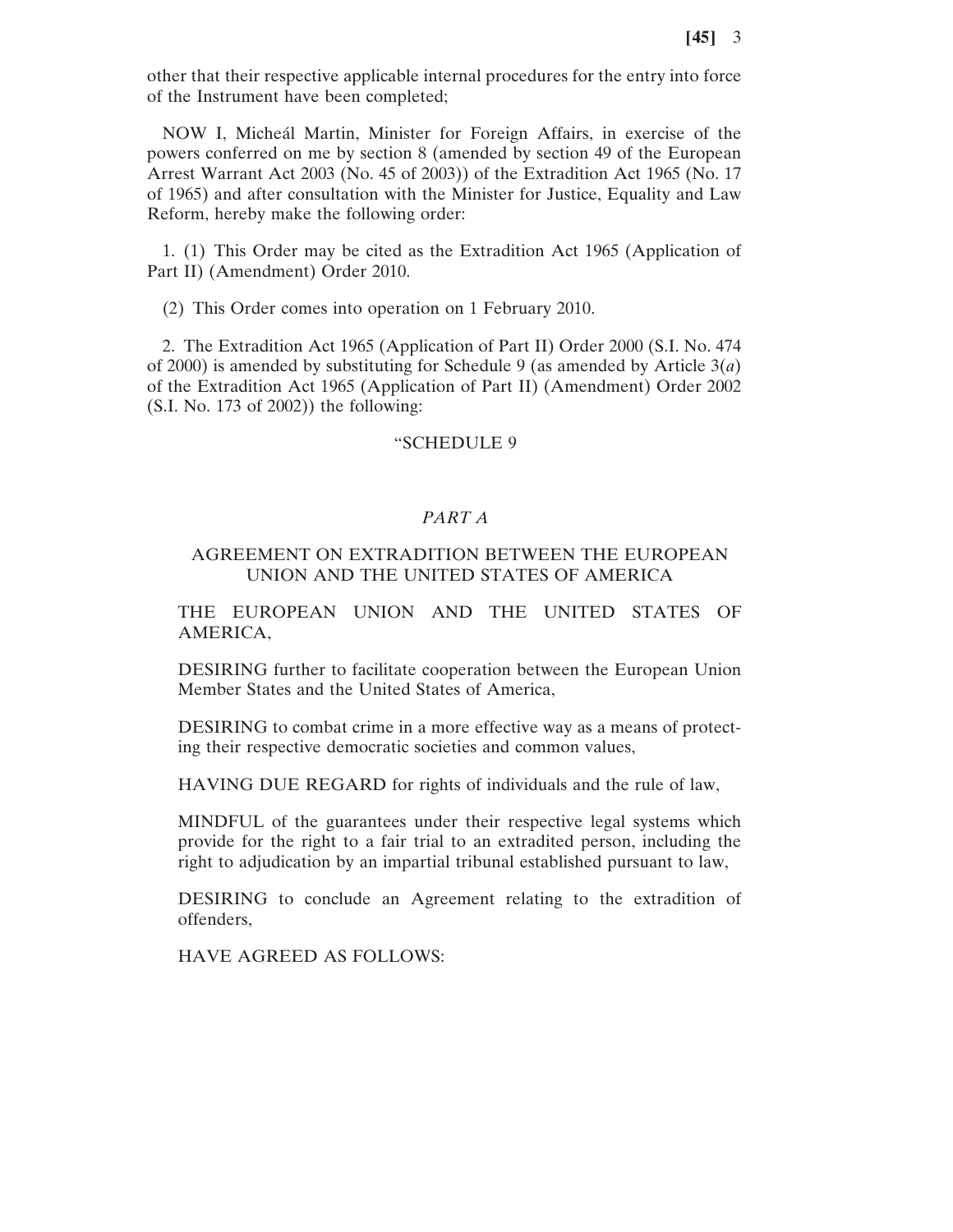## **Article 1**

### **Object and Purpose**

The Contracting Parties undertake, in accordance with the provisions of this Agreement, to provide for enhancements to cooperation in the context of applicable extradition relations between the Member States and the United States of America governing extradition of offenders.

### **Article 2**

## **Definitions**

1. "Contracting Parties" shall mean the European Union and the United States of America.

2. "Member State" shall mean a Member State of the European Union.

3. "Ministry of Justice" shall, for the United States of America, mean the United States Department of Justice; and for a Member State, its Ministry of Justice, except that with respect to a Member State in which functions described in Articles 3, 5, 6, 8 or 12 are carried out by its Prosecutor General, that body may be designated to carry out such function in lieu of the Ministry of Justice in accordance with Article 19, unless the United States and the Member State concerned agree to designate another body.

### **Article 3**

## **Scope of application of this Agreement in relation to bilateral extradition treaties with Member States**

1. The European Union, pursuant to the Treaty on European Union, and the United States of America shall ensure that the provisions of this Agreement are applied in relation to bilateral extradition treaties between the Member States and the United States of America, in force at the time of the entry into force of this Agreement, under the following terms:

- (*a*) Article 4 shall be applied in place of bilateral treaty provisions that authorise extradition exclusively with respect to a list of specified criminal offences;
- (*b*) Article 5 shall be applied in place of bilateral treaty provisions governing transmission, certification, authentication or legalisation of an extradition request and supporting documents transmitted by the requesting State;
- (*c*) Article 6 shall be applied in the absence of bilateral treaty provisions authorising direct transmission of provisional arrest requests between the United States Department of Justice and the Ministry of Justice of the Member State concerned;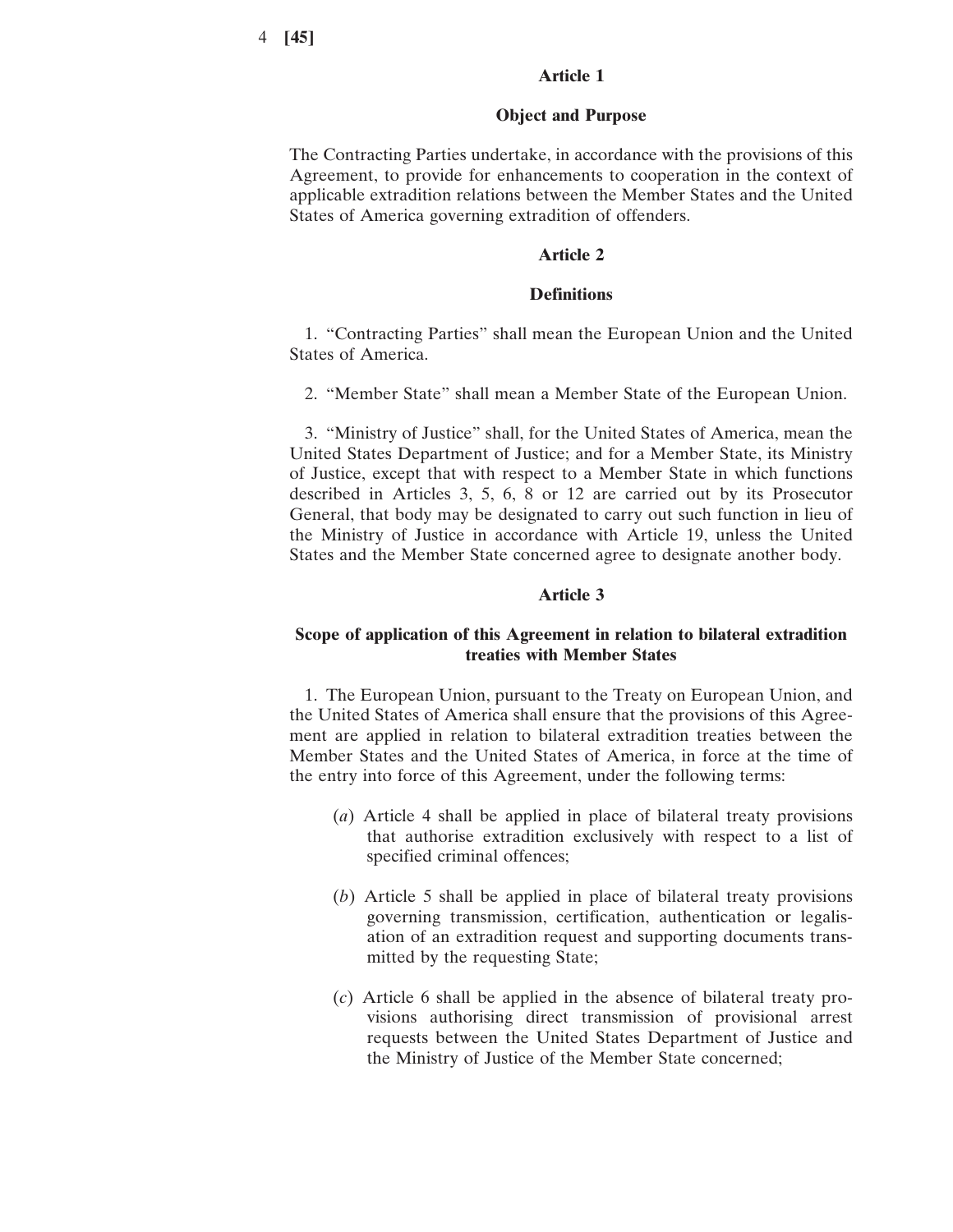- (*d*) Article 7 shall be applied in addition to bilateral treaty provisions governing transmission of extradition requests;
- (*e*) Article 8 shall be applied in the absence of bilateral treaty provisions governing the submission of supplementary information; where bilateral treaty provisions do not specify the channel to be used, paragraph 2 of that Article shall also be applied;
- (*f*) Article 9 shall be applied in the absence of bilateral treaty provisions authorising temporary surrender of persons being proceeded against or serving a sentence in the requested State;
- (*g*) Article 10 shall be applied, except as otherwise specified therein, in place of, or in the absence of, bilateral treaty provisions pertaining to decision on several requests for extradition of the same person;
- (*h*) Article 11 shall be applied in the absence of bilateral treaty provisions authorising waiver of extradition or simplified extradition procedures;
- (*i*) Article 12 shall be applied in the absence of bilateral treaty provisions governing transit; where bilateral treaty provisions do not specify the procedure governing unscheduled landing of aircraft, paragraph 3 of that Article shall also be applied;
- (*j*) Article 13 may be applied by the requested State in place of, or in the absence of, bilateral treaty provisions governing capital punishment;
- (*k*) Article 14 shall be applied in the absence of bilateral treaty provisions governing treatment of sensitive information in a request.
- 2. (*a*) The European Union, pursuant to the Treaty on European Union, shall ensure that each Member State acknowledges, in a written instrument between such Member State and the United States of America, the application, in the manner set forth in this Article, of its bilateral extradition treaty in force with the United States of America.
	- (*b*) The European Union, pursuant to the Treaty on European Union, shall ensure that new Member States acceding to the European Union after the entry into force of this Agreement and having bilateral extradition treaties with the United States of America, take the measures referred to in subparagraph (*a*).
	- (*c*) The Contracting Parties shall endeavour to complete the process described in subparagraph (*b*) prior to the scheduled accession of a new Member State, or as soon as possible thereafter. The European Union shall notify the United States of America of the date of accession of new Member States.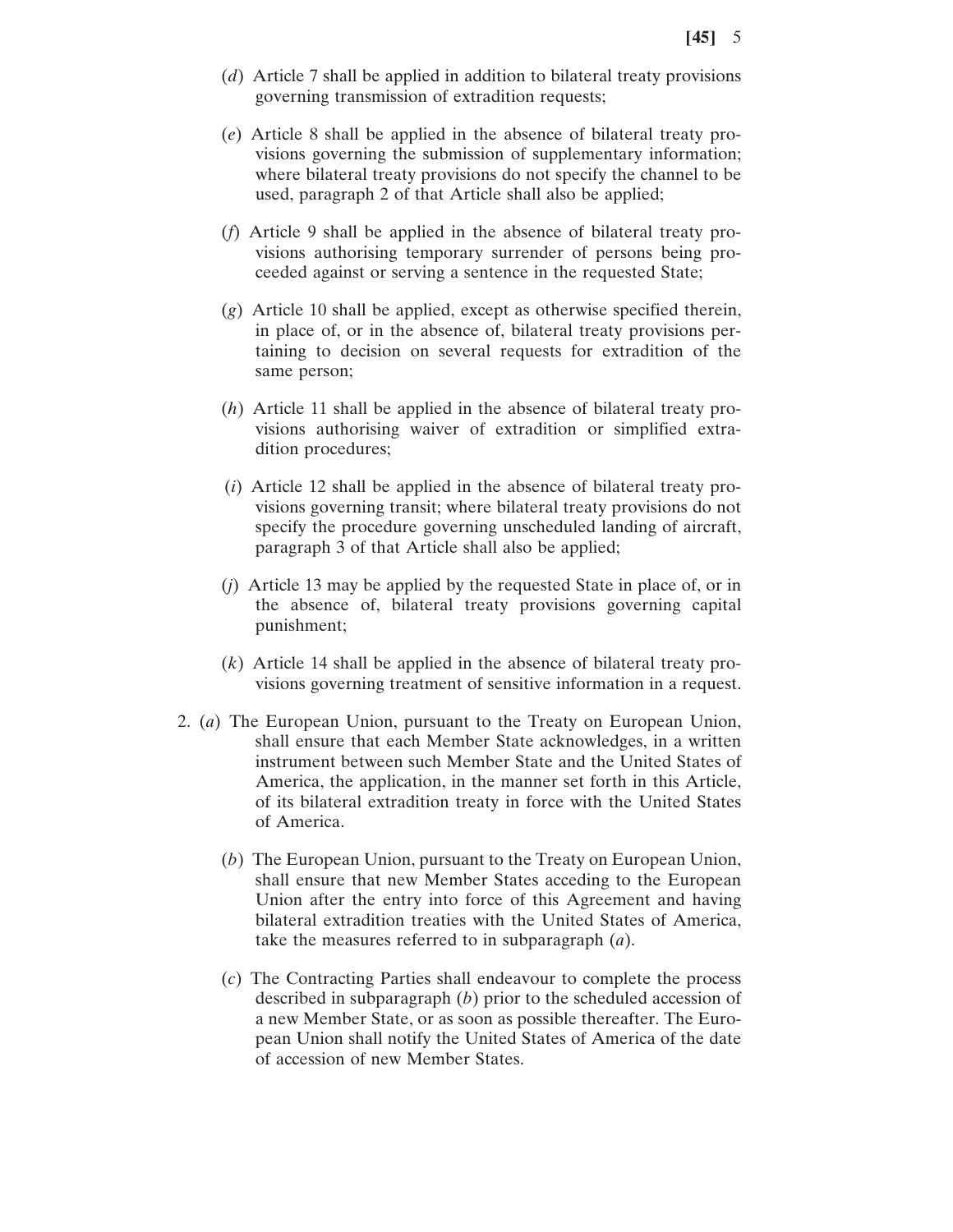3. If the process described in paragraph 2(*b*) is not completed by the date of accession, the provisions of this Agreement shall apply in the relations between that new Member State and the United States of America as from the date on which they have notified each other and the European Union of the completion of their internal procedures for that purpose.

### **Article 4**

## **Extraditable offences**

1. An offence shall be an extraditable offence if it is punishable under the laws of the requesting and requested States by deprivation of liberty for a maximum period of more than one year or by a more severe penalty. An offence shall also be an extraditable offence if it consists of an attempt or conspiracy to commit, or participation in the commission of, an extraditable offence. Where the request is for enforcement of the sentence of a person convicted of an extraditable offence, the deprivation of liberty remaining to be served must be at least four months.

2. If extradition is granted for an extraditable offence, it shall also be granted for any other offence specified in the request if the latter offence is punishable by one year's deprivation of liberty or less, provided that all other requirements for extradition are met.

3. For the purposes of this Article, an offence shall be considered an extraditable offence:

- (*a*) regardless of whether the laws in the requesting and requested States place the offence within the same category of offences or describe the offence by the same terminology;
- (*b*) regardless of whether the offence is one for which United States federal law requires the showing of such matters as interstate transportation, or use of the mails or of other facilities affecting interstate or foreign commerce, such matters being merely for the purpose of establishing jurisdiction in a United States federal court; and
- (*c*) in criminal cases relating to taxes, customs duties, currency control and the import or export of commodities, regardless of whether the laws of the requesting and requested States provide for the same kinds of taxes, customs duties, or controls on currency or on the import or export of the same kinds of commodities.

4. If the offence has been committed outside the territory of the requesting State, extradition shall be granted, subject to the other applicable requirements for extradition, if the laws of the requested State provide for the punishment of an offence committed outside its territory in similar circumstances. If the laws of the requested State do not provide for the punishment of an offence committed outside its territory in similar circumstances, the executive authority of the requested State, at its discretion, may grant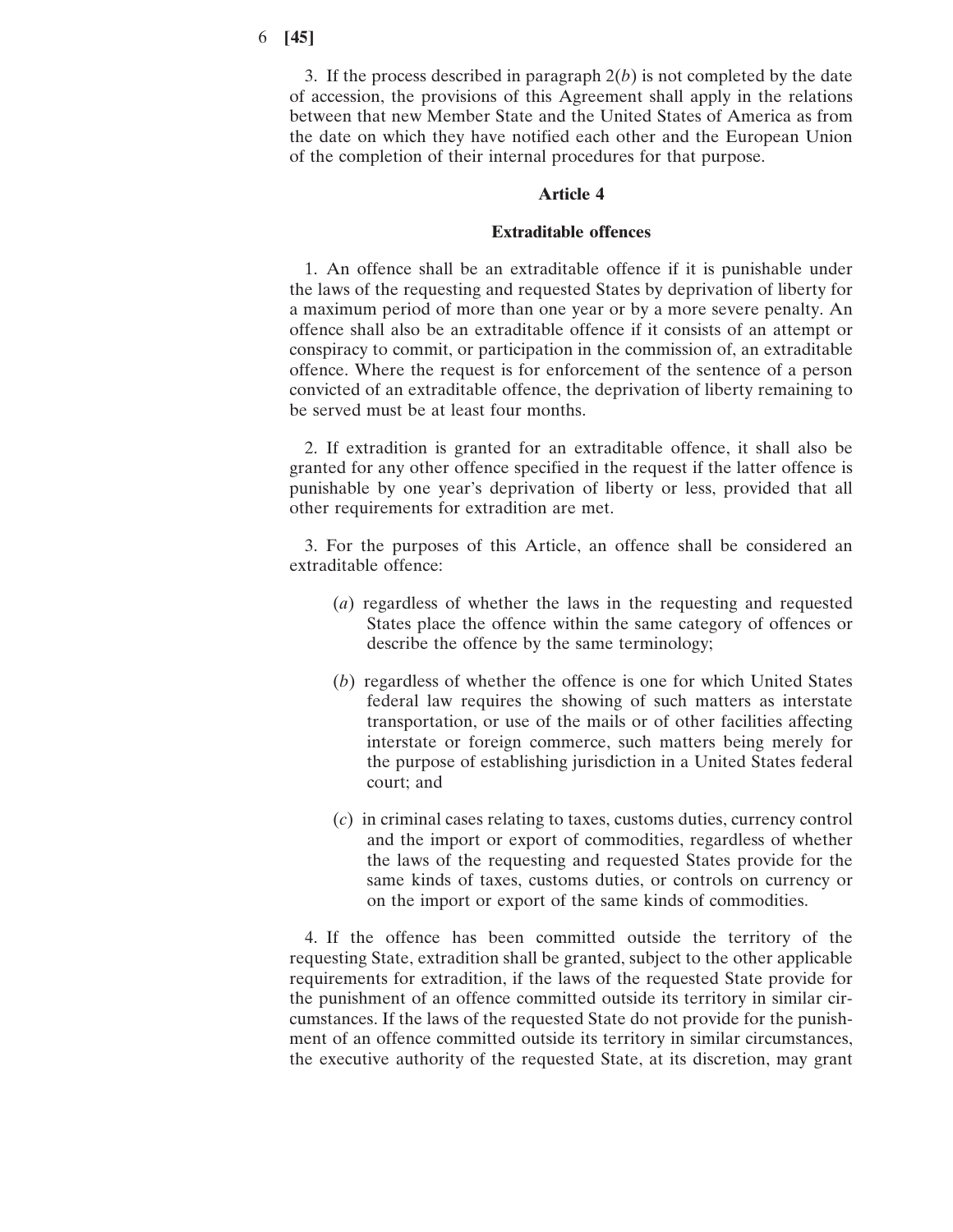extradition provided that all other applicable requirements for extradition are met.

## **Article 5**

#### **Transmission and authentication of documents**

1. Requests for extradition and supporting documents shall be transmitted through the diplomatic channel, which shall include transmission as provided for in Article 7.

2. Documents that bear the certificate or seal of the Ministry of Justice, or Ministry or Department responsible for foreign affairs, of the requesting State shall be admissible in extradition proceedings in the requested State without further certification, authentication, or other legalisation.

### **Article 6**

### **Transmission of requests for provisional arrest**

Requests for provisional arrest may be made directly between the Ministries of Justice of the requesting and requested States, as an alternative to the diplomatic channel. The facilities of the International Criminal Police Organisation (Interpol) may also be used to transmit such a request.

## **Article 7**

#### **Transmission of documents following provisional arrest**

1. If the person whose extradition is sought is held under provisional arrest by the requested State, the requesting State may satisfy its obligation to transmit its request for extradition and supporting documents through the diplomatic channel pursuant to Article  $5(1)$ , by submitting the request and documents to the Embassy of the requested State located in the requesting State. In that case, the date of receipt of such request by the Embassy shall be considered to be the date of receipt by the requested State for purposes of applying the time limit that must be met under the applicable extradition treaty to enable the person's continued detention.

2. Where a Member State on the date of signature of this Agreement, due to the established jurisprudence of its domestic legal system applicable at such date, cannot apply the measures referred to in paragraph 1, this Article shall not apply to it, until such time as that Member State and the United States of America, by exchange of diplomatic note, agree otherwise.

## **Article 8**

### **Supplemental information**

1. The requested State may require the requesting State to furnish additional information within such reasonable length of time as it specifies,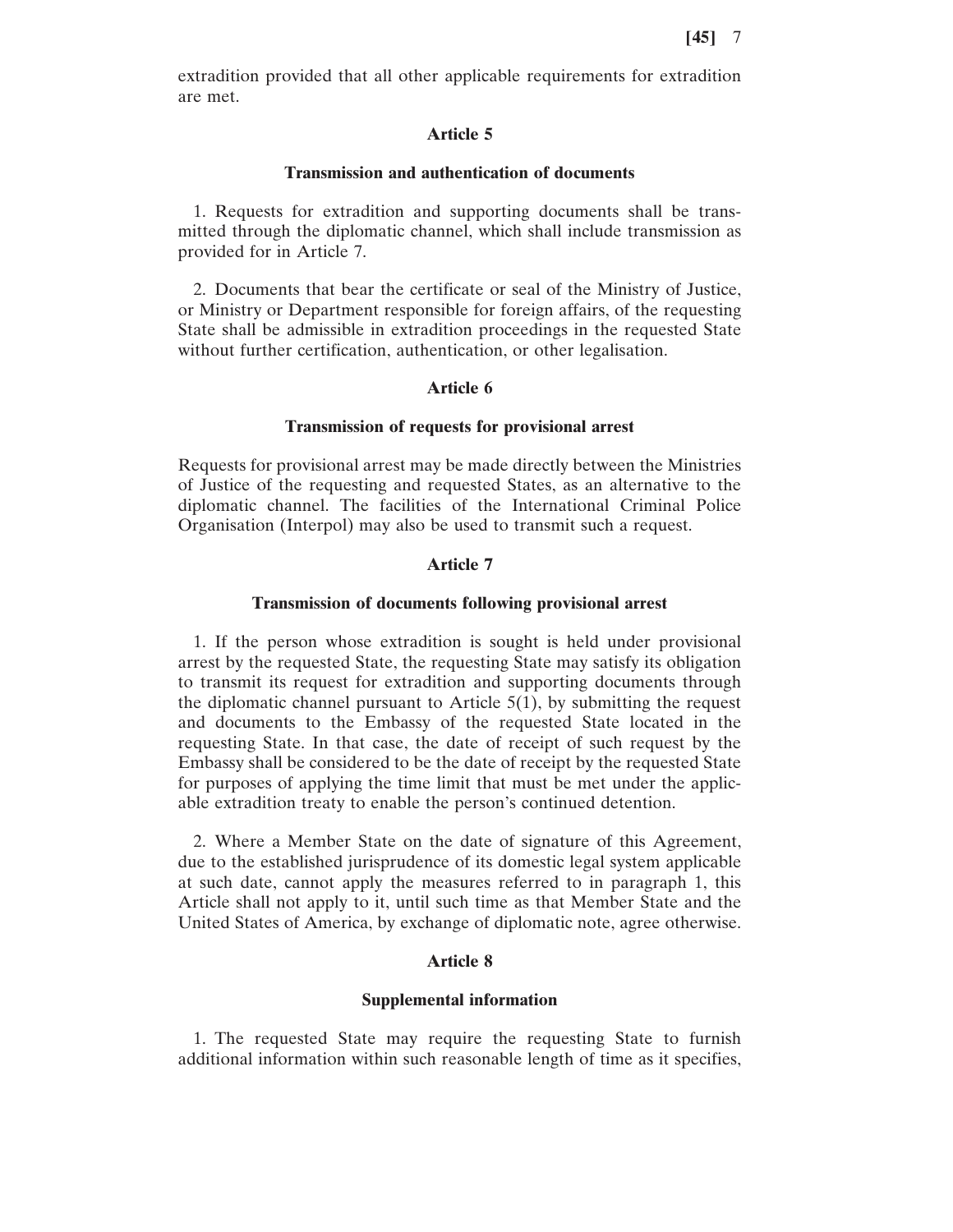if it considers that the information furnished in support of the request for extradition is not sufficient to fulfil the requirements of the applicable extradition treaty.

2. Such supplementary information may be requested and furnished directly between the Ministries of Justice of the States concerned.

#### **Article 9**

#### **Temporary surrender**

1. If a request for extradition is granted in the case of a person who is being proceeded against or is serving a sentence in the requested State, the requested State may temporarily surrender the person sought to the requesting State for the purpose of prosecution.

2. The person so surrendered shall be kept in custody in the requesting State and shall be returned to the requested State at the conclusion of the proceedings against that person, in accordance with the conditions to be determined by mutual agreement of the requesting and requested States. The time spent in custody in the territory of the requesting State pending prosecution in that State may be deducted from the time remaining to be served in the requested State.

### **Article 10**

#### **Requests for extradition or surrender made by several States**

1. If the requested State receives requests from the requesting State and from any other State or States for the extradition of the same person, either for the same offence or for different offences, the executive authority of the requested State shall determine to which State, if any, it will surrender the person.

2. If a requested Member State receives an extradition request from the United States of America and a request for surrender pursuant to the European arrest warrant for the same person, either for the same offence or for different offences, the competent authority of the requested Member State shall determine to which State, if any, it will surrender the person. For this purpose, the competent authority shall be the requested Member State's executive authority if, under the bilateral extradition treaty in force between the United States and the Member State, decisions on competing requests are made by that authority; if not so provided in the bilateral extradition treaty, the competent authority shall be designated by the Member State concerned pursuant to Article 19.

3. In making its decision under paragraphs 1 and 2, the requested State shall consider all of the relevant factors, including, but not limited to, factors already set forth in the applicable extradition treaty, and, where not already so set forth, the following: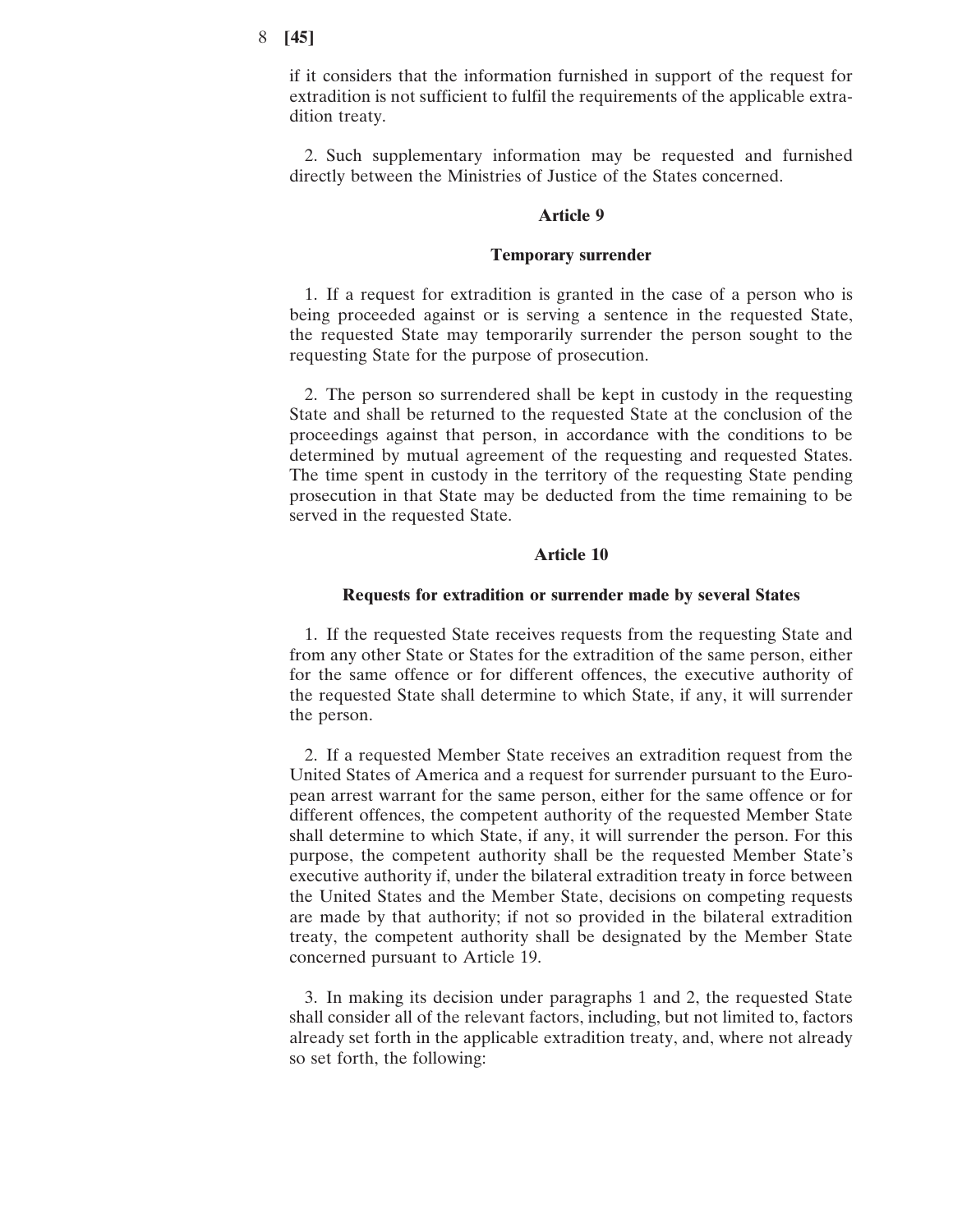- (*a*) whether the requests were made pursuant to a treaty;
- (*b*) the places where each of the offences was committed;
- (*c*) the respective interests of the requesting States;
- (*d*) the seriousness of the offences;
- (*e*) the nationality of the victim;
- (*f*) the possibility of any subsequent extradition between the requesting States; and
- (*g*) the chronological order in which the requests were received from the requesting States.

## **Article 11**

### **Simplified extradition procedures**

If the person sought consents to be surrendered to the requesting State, the requested State may, in accordance with the principles and procedures provided for under its legal system, surrender the person as expeditiously as possible without further proceedings. The consent of the person sought may include agreement to waiver of protection of the rule of specialty.

## **Article 12**

#### **Transit**

1. A Member State may authorise transportation through its territory of a person surrendered to the United States of America by a third State, or by the United States of America to a third State. The United States of America may authorise transportation through its territory of a person surrendered to a Member State by a third State, or by a Member State to a third State.

2. A request for transit shall be made through the diplomatic channel or directly between the United States Department of Justice and the Ministry of Justice of the Member State concerned. The facilities of Interpol may also be used to transmit such a request. The request shall contain a description of the person being transported and a brief statement of the facts of the case. A person in transit shall be detained in custody during the period of transit.

3. Authorisation is not required when air transportation is used and no landing is scheduled on the territory of the transit State. If an unscheduled landing does occur, the State in which the unscheduled landing occurs may require a request for transit pursuant to paragraph 2. All measures necessary to prevent the person from absconding shall be taken until transit is effected, as long as the request for transit is received within 96 hours of the unscheduled landing.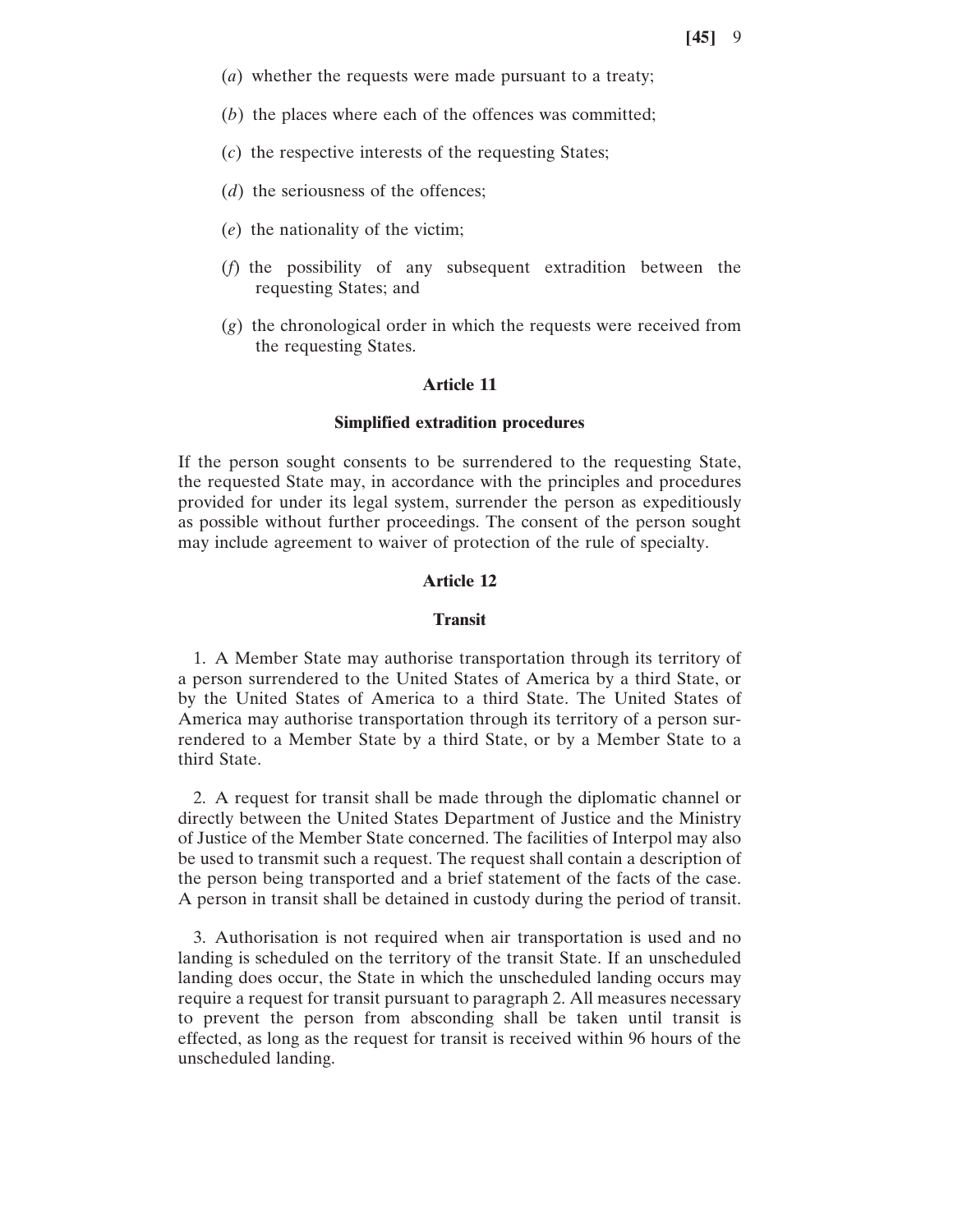## **Article 13**

#### **Capital punishment**

Where the offence for which extradition is sought is punishable by death under the laws in the requesting State and not punishable by death under the laws in the requested State, the requested State may grant extradition on the condition that the death penalty shall not be imposed on the person sought, or if for procedural reasons such condition cannot be complied with by the requesting State, on condition that the death penalty if imposed shall not be carried out. If the requesting State accepts extradition subject to conditions pursuant to this Article, it shall comply with the conditions. If the requesting State does not accept the conditions, the request for extradition may be denied.

#### **Article 14**

#### **Sensitive information in a request**

Where the requesting State contemplates the submission of particularly sensitive information in support of its request for extradition, it may consult the requested State to determine the extent to which the information can be protected by the requested State. If the requested State cannot protect the information in the manner sought by the requesting State, the requesting State shall determine whether the information shall nonetheless be submitted.

## **Article 15**

#### **Consultations**

The Contracting Parties shall, as appropriate, consult to enable the most effective use to be made of this Agreement, including to facilitate the resolution of any dispute regarding the interpretation or application of this Agreement.

### **Article 16**

### **Temporal application**

1. This Agreement shall apply to offences committed before as well as after it enters into force.

2. This Agreement shall apply to requests for extradition made after its entry into force. Nevertheless, Articles 4 and 9 shall apply to requests pending in a requested State at the time this Agreement enters into force.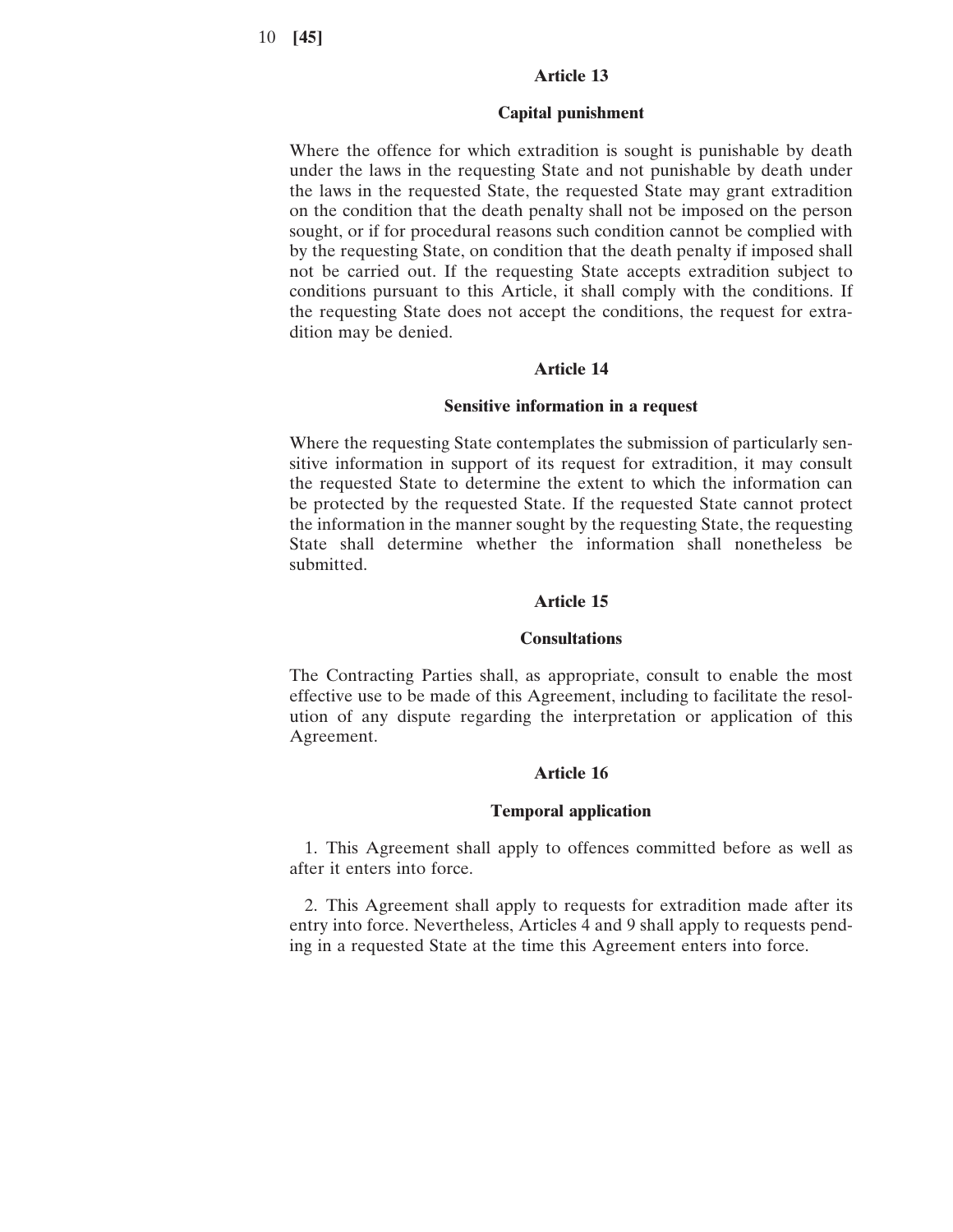## **Article 17**

#### **Non-derogation**

1. This Agreement is without prejudice to the invocation by the requested State of grounds for refusal relating to a matter not governed by this Agreement that is available pursuant to a bilateral extradition treaty in force between a Member State and the United States of America.

2. Where the constitutional principles of, or final judicial decisions binding upon, the requested State may pose an impediment to fulfilment of its obligation to extradite, and resolution of the matter is not provided for in this Agreement or the applicable bilateral treaty, consultations shall take place between the requested and requesting States.

### **Article 18**

#### **Future bilateral extradition treaties with Member States**

This Agreement shall not preclude the conclusion, after its entry into force, of bilateral Agreements between a Member State and the United States of America consistent with this Agreement.

#### **Article 19**

#### **Designation and notification**

The European Union shall notify the United States of America of any designation pursuant to Article 2(3) and Article 10(2), prior to the exchange of written instruments described in Article 3(2) between the Member States and the United States of America.

#### **Article 20**

### **Territorial application**

- 1. This Agreement shall apply:
	- (*a*) to the United States of America;
	- (*b*) in relation to the European Union to:

— Member States,

— territories for whose external relations a Member State has responsibility, or countries that are not Member States for whom a Member State has other duties with respect to external relations, where agreed upon by exchange of diplomatic note between the Contracting Parties, duly confirmed by the relevant Member State.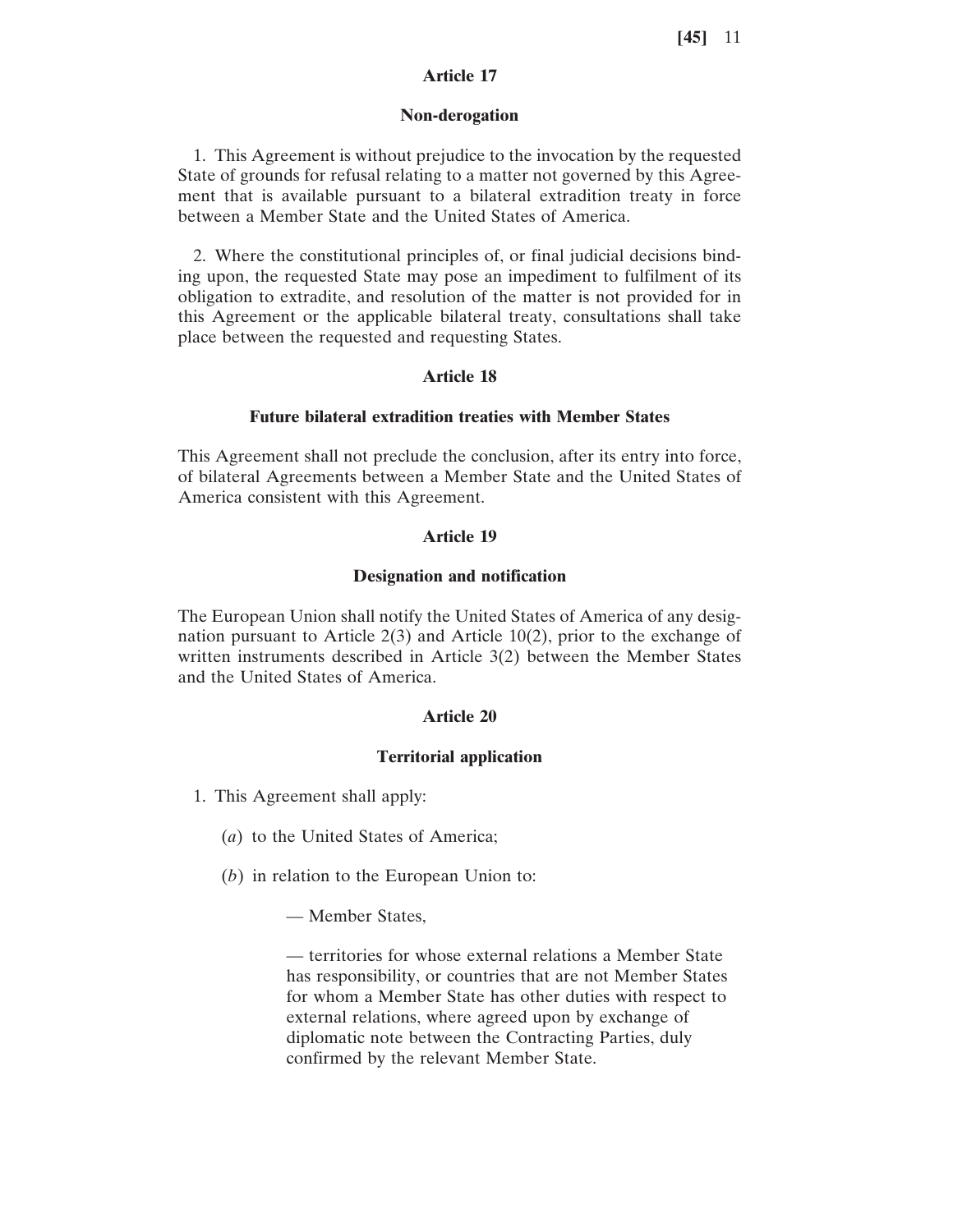2. The application of this Agreement to any territory or country in respect of which extension has been made in accordance with subparagraph (*b*) of paragraph 1 may be terminated by either Contracting Party giving six months' written notice to the other Contracting Party through the diplomatic channel, where duly confirmed between the relevant Member State and the United States of America.

## **Article 21**

### **Review**

The Contracting Parties agree to carry out a common review of this Agreement as necessary, and in any event no later than five years after its entry into force. The review shall address in particular the practical implementation of the Agreement and may also include issues such as the consequences of further development of the European Union relating to the subject matter of this Agreement, including Article 10.

### **Article 22**

### **Entry into force and termination**

1. This Agreement shall enter into force on the first day following the third month after the date on which the Contracting Parties have exchanged instruments indicating that they have completed their internal procedures for this purpose. These instruments shall also indicate that the steps specified in Article 3(2) have been completed.

2. Either Contracting Party may terminate this Agreement at any time by giving written notice to the other Party, and such termination shall be effective six months after the date of such notice.

In witness whereof the undersigned Plenipotentiaries have signed this Agreement

Done at Washington DC on the twenty-fifth day of June in the year two thousand and three in duplicate in the Danish, Dutch, English, Finnish, French, German, Greek, Italian, Portuguese, Spanish and Swedish languages, each text being equally authentic.

Por la Unión Europea/For Den Europæiske Union/Für die Europäische Union/Για την Ευρωπαϊκή Ένωση/For the European Union/Pour l'Union européenne/Per l'Unione europea/Voor de Europese Unie/Pela União Europeia/Euroopan unionin puolesta/På Europeiska unionens vägnar

Por los Estados Unidos de América/For Amerikas Forenede Stater/Für die Vereinigten Staaten von Amerika/Για τις Ηνωμένες Πολιτείες της Aμερικής/For the United States of America/Pour les États-Unis d'Amérique/Per gli Stati Uniti d'America/Voor de Verenigde Staten van Amerika/Pelos Estados Unidos da América/Amerikan yhdysvaltojen puolesta/På Amerikas förenta staters vägnar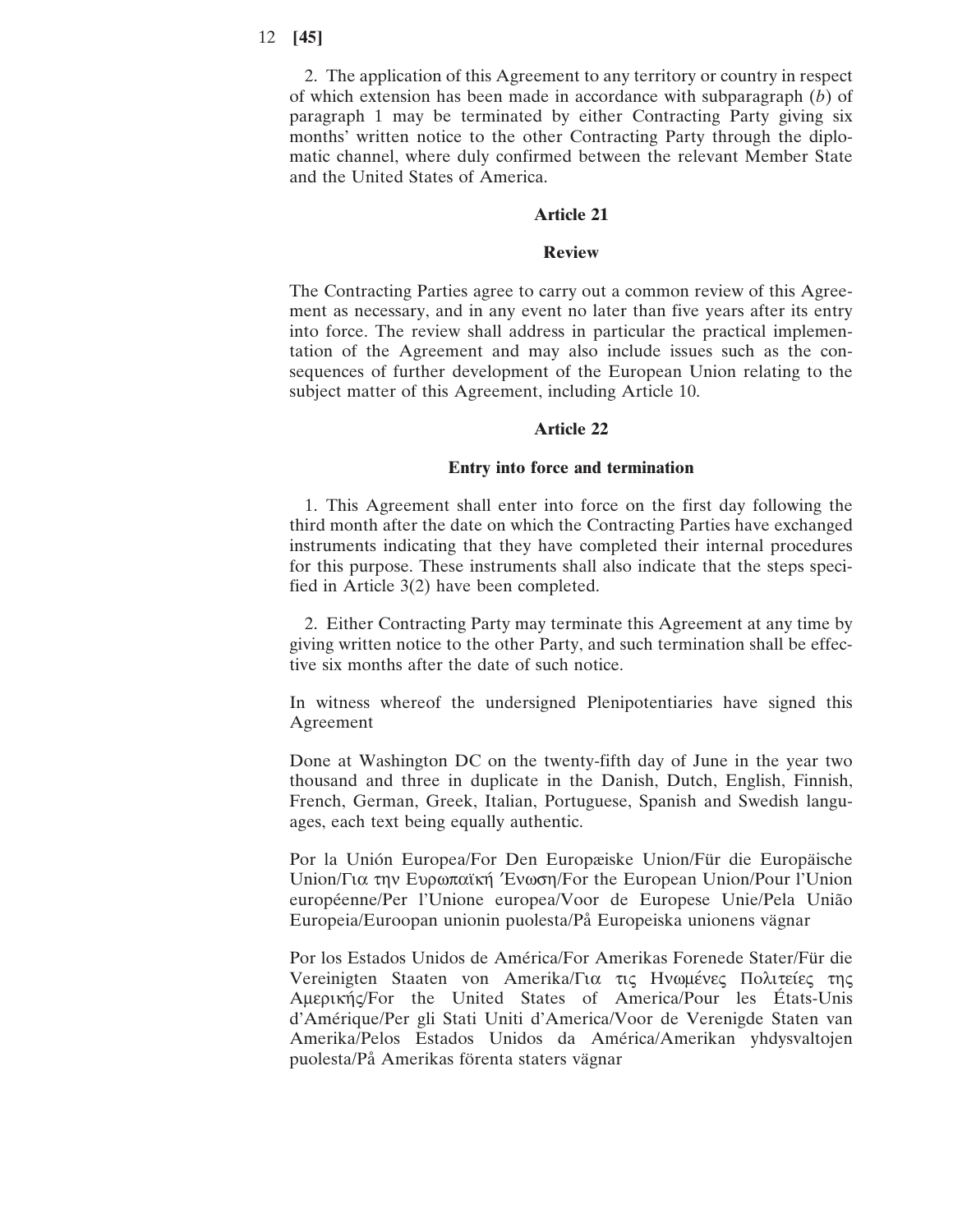## **EXPLANATORY NOTE ON THE AGREEMENT ON EXTRADITION BETWEEN THE EUROPEAN UNION AND THE UNITED STATES OF AMERICA**

This Explanatory Note reflects understandings regarding the application of certain provisions of the Agreement on Extradition between the European Union and the United States of America (hereinafter "the Agreement") agreed between the Contracting Parties.

## **On Article 10**

Article 10 is not intended to affect the obligations of States Parties to the Rome Statute of the International Criminal Court, nor to affect the rights of the United States of America as a non-Party with regard to the International Criminal Court.

## **On Article 18**

Article 18 provides that the Agreement shall not preclude the conclusion, after its entry into force, of bilateral agreements on extradition between a Member State and the United States of America consistent with the Agreement.

Should any measures set forth in the Agreement create an operational difficulty for either one or more Member States or the United States of America, such difficulty should in the first place be resolved, if possible, through consultations between the Member State or Member States concerned and the United States of America, or, if appropriate, through the consultation procedures set out in this Agreement. Where it is not possible to address such operational difficulty through consultations alone, it would be consistent with the Agreement for future bilateral agreements between the Member State or Member States and the United States of America to provide an operationally feasible alternative mechanism that would satisfy the objectives of the specific provision with respect to which the difficulty has arisen.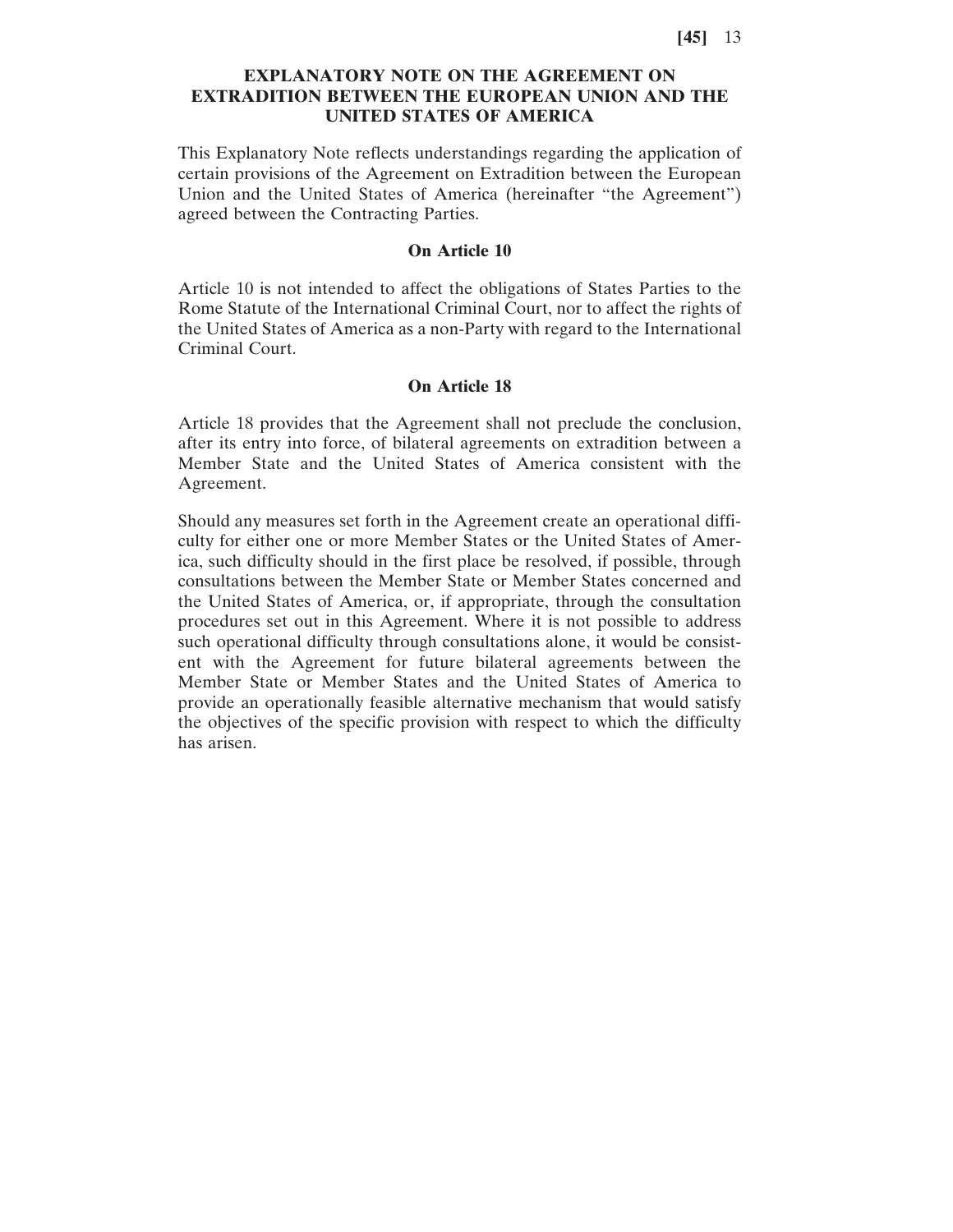### *PART B*

INSTRUMENT AS CONTEMPLATED BY ARTICLE 3(2) OF THE AGREEMENT ON EXTRADITION BETWEEN THE UNITED STATES OF AMERICA AND THE EUROPEAN UNION SIGNED 25 JUNE 2003, AS TO THE APPLICATION OF THE TREATY ON EXTRADITION BETWEEN IRELAND AND THE UNITED STATES OF AMERICA SIGNED 13 JULY 1983

1. As contemplated by Article 3(2) of the Agreement on Extradition between the United States of America and the European Union signed 25 June 2003 (hereafter "the U.S.-EU Extradition Agreement"), the Governments of the United States of America and Ireland acknowledge that, in accordance with the provisions of this Instrument, the U.S.-EU Extradition Agreement is applied in relation to the bilateral Treaty on Extradition between Ireland and the United States of America signed 13 July 1983 (hereafter "the 1983 Treaty on Extradition") under the following terms:

- (*a*) Article 5 of the U.S.-EU Extradition Agreement as set forth in Article VIII(1) and (7) of the Annex to this Instrument shall govern the mode of transmission, and requirements concerning certification, authentication or legalisation of the extradition request and supporting documents;
- (*b*) Article 7(1) of the U.S.-EU Extradition Agreement as set forth in Article VIII(8) of the Annex to this Instrument shall provide an alternative method for transmission of the request for extradition and supporting documents following provisional arrest;
- (*c*) Article 8(2) of the U.S.-EU Extradition Agreement as set forth in Article  $IX(3)$  of the Annex to this Instrument shall govern the channel to be used for submitting supplementary information;
- (*d*) Article 9 of the U.S.-EU Extradition Agreement as set forth in Article VII bis of the Annex to this Instrument shall govern the temporary surrender of a person being proceeded against or serving a sentence in the Requested State;
- (*e*) Article 10 of the U.S.-EU Extradition Agreement as set forth in Article XII of the Annex to this Instrument shall govern the decision on requests made by several States for the extradition or surrender of the same person;
- (*f*) Article 11 of the U.S.-EU Extradition Agreement as set forth in Article XII bis of the Annex to this Instrument shall govern the use of simplified extradition procedures;
- (*g*) Article 12(3) of the U.S.-EU Extradition Agreement as set forth in Article XV(2) of the Annex to this Instrument shall govern the procedures governing transit in the event of unscheduled landing of aircraft;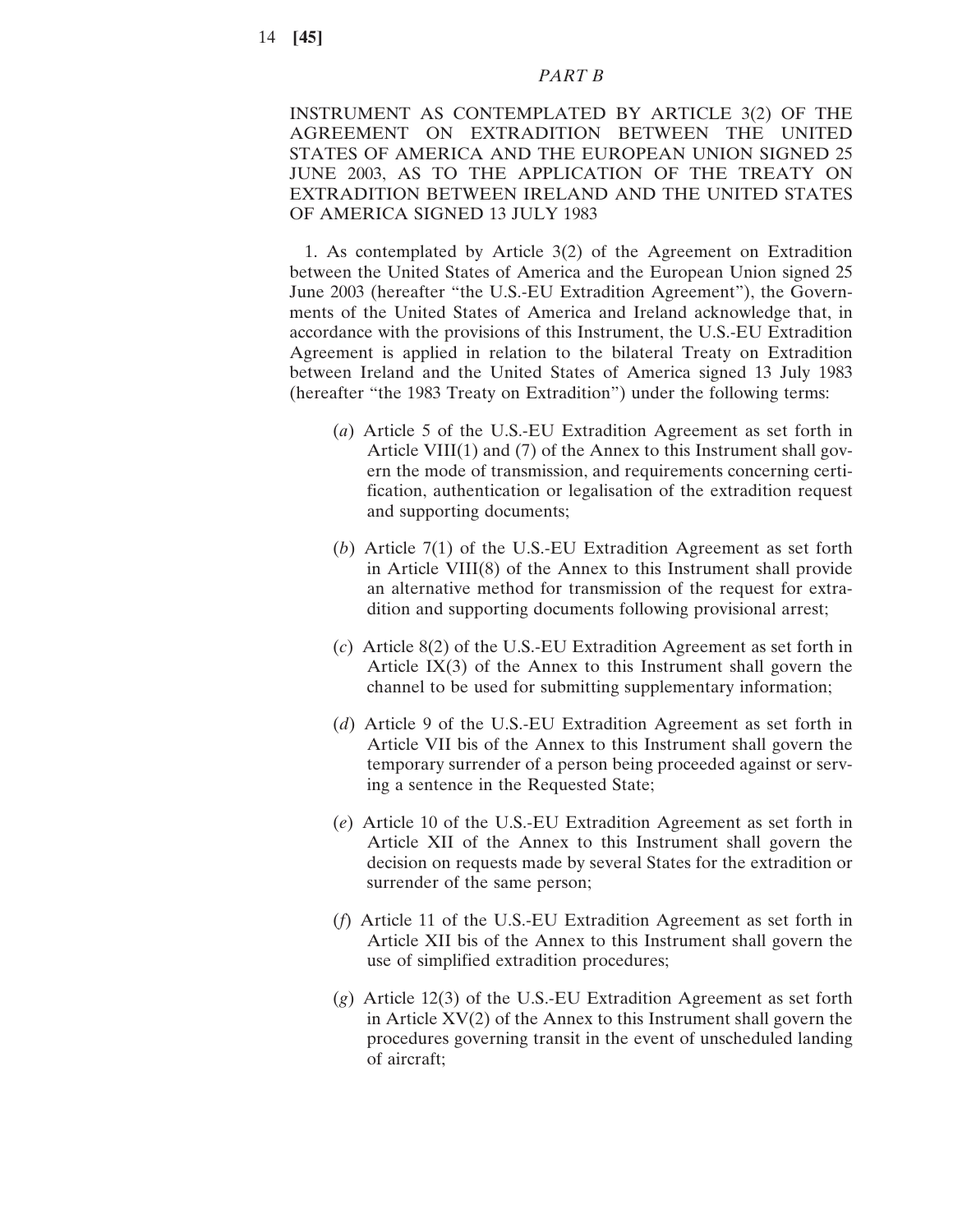- (*h*) Article 13 of the U.S.-EU Extradition Agreement as set forth in Article VI of the Annex to this Instrument shall govern extradition with respect to conduct punishable by death in the Requesting State;
- (*i*) Article 14 of the U.S.-EU Extradition Agreement as set forth in Article VIII bis of the Annex to this Instrument shall govern consultations where the Requesting State contemplates the submission of particularly sensitive information in support of a request for extradition.

2. The Annex reflects the integrated text of the provisions of the 1983 Treaty on Extradition and the U.S.-EU Extradition Agreement that shall apply upon entry into force of this Instrument.

3. In accordance with Article 16 of the U.S.-EU Extradition Agreement, this Instrument shall apply to offences committed before as well as after it enters into force.

4. This Instrument shall not apply to requests for extradition made prior to its entry into force; except that, in accordance with Article 16 of the U.S.- EU Extradition Agreement, Article VII bis of the Annex shall be applicable to requests made prior to such entry into force.

- 5. (*a*) This Instrument shall be subject to the completion by the United States of America and Ireland of their respective applicable internal procedures for entry into force. The Governments of the United States of America and Ireland shall thereupon exchange instruments indicating that such measures have been completed. This Instrument shall enter into force on the date of entry into force of the U.S.-EU Extradition Agreement.
	- (*b*) In the event of termination of the U.S.-EU Extradition Agreement, this Instrument shall be terminated and the 1983 Treaty on Extradition shall be applied. The Governments of the United States of America and Ireland nevertheless may agree to continue to apply some or all of the provisions of this Instrument.

IN WITNESS WHEREOF, the undersigned, being duly authorised by their respective Governments, have signed this Instrument.

DONE at Dublin, in duplicate, this 14th day of July 2005.

FOR THE GOVERNMENT OF IRELAND: FOR THE GOVERNMENT OF THE UNITED STATES OF AMERICA: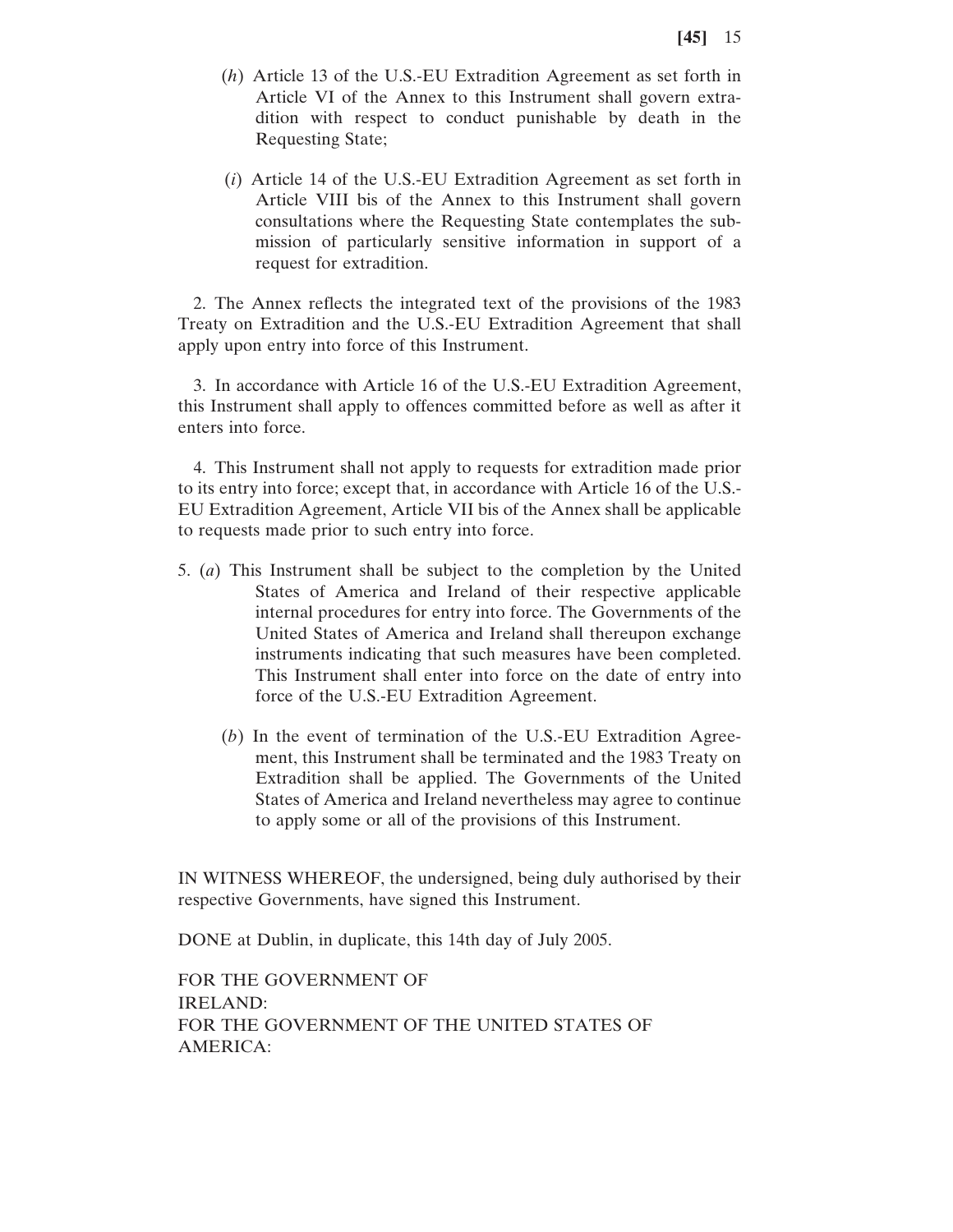### ANNEX

## **TREATY ON EXTRADITION BETWEEN THE UNITED STATES OF AMERICA AND IRELAND**

## **Article I**

#### **Obligation to Extradite**

Each Contracting Party agrees to extradite to the other, in accordance with the provisions of this Treaty, but subject to the law of the Requested State and to such exceptions as are therein provided, any persons, including its citizens or nationals, who are wanted for prosecution or the imposition or enforcement of a sentence in the Requesting State for an extraditable offence.

#### **Article II**

### **Extraditable Offences**

1. An offence shall be an extraditable offence only if it is punishable under the law of both Contracting Parties by imprisonment for a period of more than one year, or by a more severe penalty. When the request for extradition relates to a person who is wanted for the enforcement of a sentence of imprisonment, extradition shall be granted only if the duration of the sentence still to be served amounts to at least four months.

- 2. For the purpose of this Article, it shall not matter:
	- (*a*) whether the laws of the Contracting Parties place the offence within the same category of offence or denominate the offence by the same terminology; or
	- (*b*) whether the offence is one for which United States federal law requires proof of interstate transportation, or use of the mails or of other facilities affecting interstate or foreign commerce, such matters being merely for the purpose of establishing jurisdiction in a United States federal court.

3. Subject to the conditions set forth in paragraph 1 of this Article, extradition shall also be granted for attempt and conspiracy to commit, aiding, abetting, counselling, procuring, inciting, or otherwise being an accessory to the commission of, an offence referred to in paragraph 1.

4. If extradition is granted for an extraditable offence, it may also be granted for any other offence for which extradition is requested that meets all the requirements for extradition other than the periods of imprisonment specified in paragraph 1 of this Article.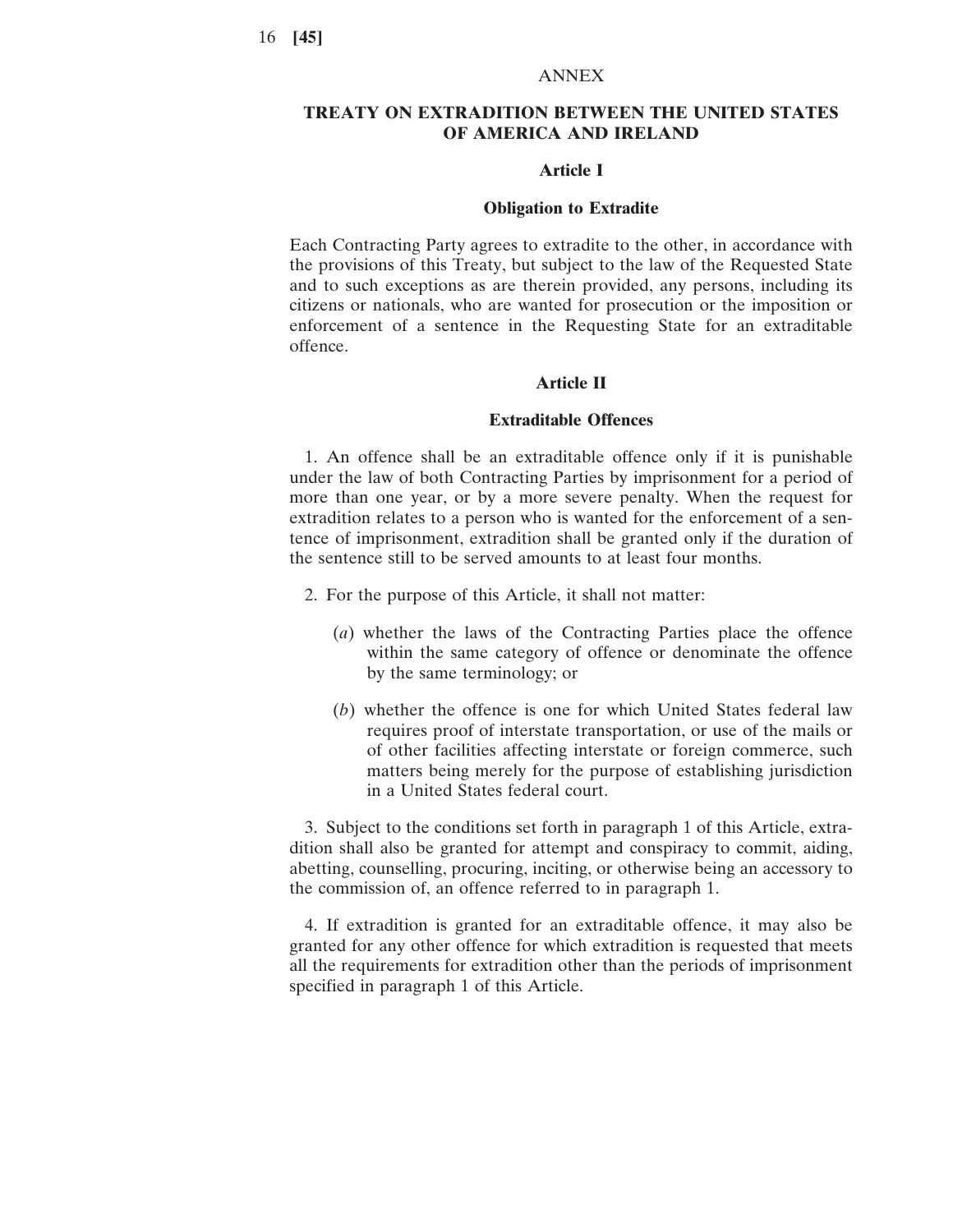## **Article III**

### **Place of Commission of Offence**

1. Extradition shall not be refused on the ground that the offence for which extradition is requested was committed outside the Requesting State.

2. Extradition may be refused when the offence for which extradition is requested is regarded under the law of the Requested State as having been committed in its territory.

If extradition is refused pursuant to this paragraph, the Requested State shall submit the case to its competent authorities for the purpose of prosecution.

## **Article IV**

### **Exceptions to Extradition**

Extradition shall not be granted in any of the following circumstances:

- (*a*) when the person whose surrender is sought has been convicted or acquitted, or a prosecution is pending against that person, in the Requested State, for the offence for which extradition is requested;
- (*b*) when the offence for which extradition is requested is a political offence. Reference to a political offence shall not include the taking or attempted taking of the life of a Head of State or a member of his or her family;
- (*c*) when there are substantial grounds for believing that a request for extradition for an ordinary criminal offence has been made for the purpose of prosecuting or punishing a person on account of that person's race, religion, nationality or political opinion. Unless the law of the Requested State otherwise provides, decisions under this paragraph shall be made by the executive authority; or
- (*d*) when the offence for which extradition is requested is a military offence which is not an offence under the ordinary criminal law of the Contracting Parties.

### **Article V**

#### **Discretionary Grounds for Refusal of Extradition**

Extradition may be refused in any of the following circumstances:

(*a*) when the person whose surrender is sought has been convicted or acquitted in a third State of the offence for which extradition is requested; or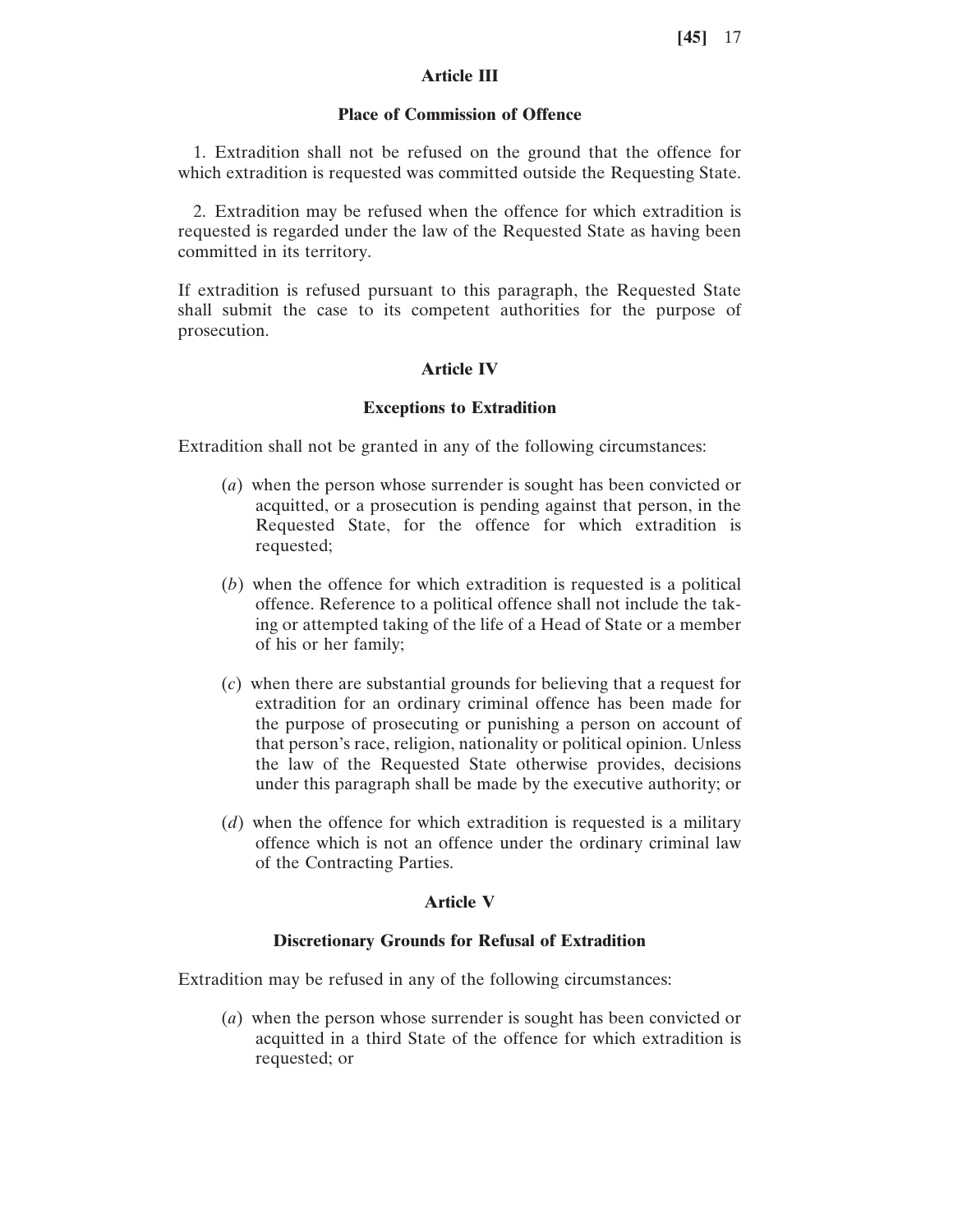(*b*) when the competent authorities of the Requested State have decided to refrain from prosecuting the person whose surrender is sought for the offence for which extradition is requested, or to discontinue any criminal proceedings which have been initiated against that person for that offence.

### **Article VI**

### **Capital Punishment**

Where the offence for which extradition is sought is punishable by death under the laws in the Requesting State and not punishable by death under the laws in the Requested State, the Requested State may grant extradition on the condition that the death penalty shall not be imposed on the person sought, or if for procedural reasons such condition cannot be complied with by the Requesting State, on condition that the death penalty if imposed shall not be carried out. If the Requesting State accepts extradition subject to conditions pursuant to this Article, it shall comply with the conditions. If the Requesting State does not accept the conditions, the request for extradition may be denied.

## **Article VII**

### **Postponement of Surrender**

When the person whose extradition is requested is being, or is about to be, proceeded against, or has been convicted, in the Requested State in respect of an offence other than that for which extradition has been requested, surrender may be postponed until the conclusion of the proceedings and the full execution of any punishment the person may be or may have been awarded.

### **Article VII** *bis*

### **Temporary surrender**

1. If a request for extradition is granted in the case of a person who is being proceeded against or is serving a sentence in the Requested State, the Requested State may temporarily surrender the person sought to the Requesting State for the purpose of prosecution.

2. The person so surrendered shall be kept in custody in the Requesting State and shall be returned to the Requested State at the conclusion of the proceedings against that person, in accordance with the conditions to be determined by mutual agreement of the Requesting and Requested States. The time spent in custody in the territory of the Requesting State pending prosecution in that State may be deducted from the time remaining to be served in the Requested State.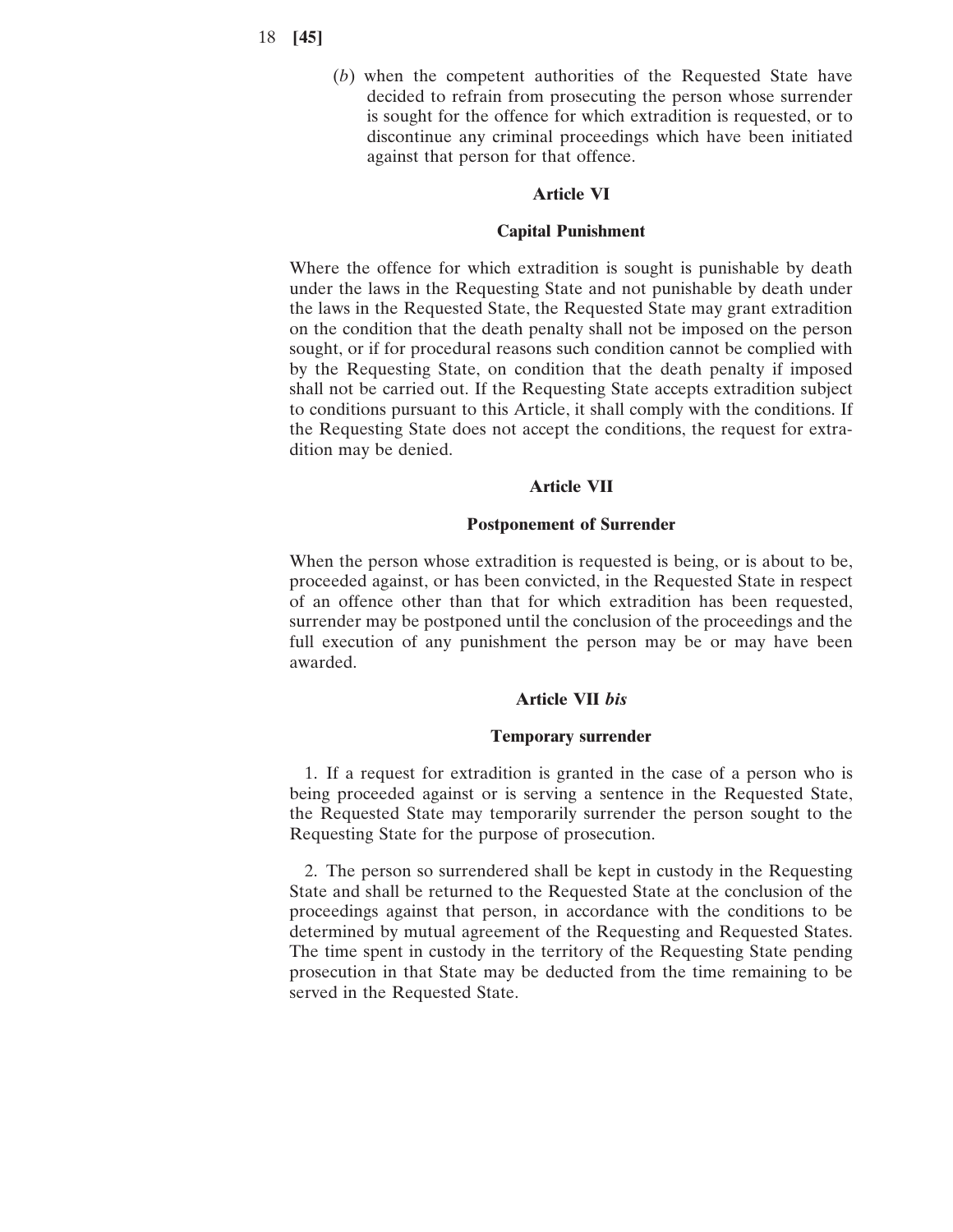## **Article VIII**

### **Extradition Procedure and Required Documents**

1. The request for extradition shall be made in writing and shall be transmitted, with supporting documents, through the diplomatic channel, which shall include transmission as provided for in paragraph 8 of this Article.

- 2. The request for extradition shall contain:
	- (*a*) information which will help to establish the identity of the person sought;
	- (*b*) the location of the person if known or, if it is not known, a statement to that effect; and
	- (*c*) a brief statement of the facts of the case.

3. Every request for extradition shall be supported by documents which contain:

- (*a*) as accurate a description as possible of the person sought, together with any other information which will assist in establishing the person's identity and nationality;
- (*b*) a statement of the pertinent facts of the case, indicating as accurately as possible the time and place of commission of the offence; and
- (*c*) the legal description of the offence and a statement of the maximum penalties therefor and the text of the law setting forth the offence or, where this is not possible, a statement of the relevant law.

4. When the request for extradition relates to a person who has not been convicted, it shall also be supported:

- (*a*) by the original or an authenticated copy of the warrant of arrest, or equivalent order, issued by a competent authority of the Requesting State;
- (*b*) by the original or an authenticated copy of the complaint, information or indictment; and
- (*c*) in the case of a request emanating from Ireland, by a statement of facts, by way of affidavit or statutory declaration, setting forth reasonable grounds for believing that an offence has been committed and that the person sought committed it.

5. When the request for extradition relates to a convicted person, it shall also be supported: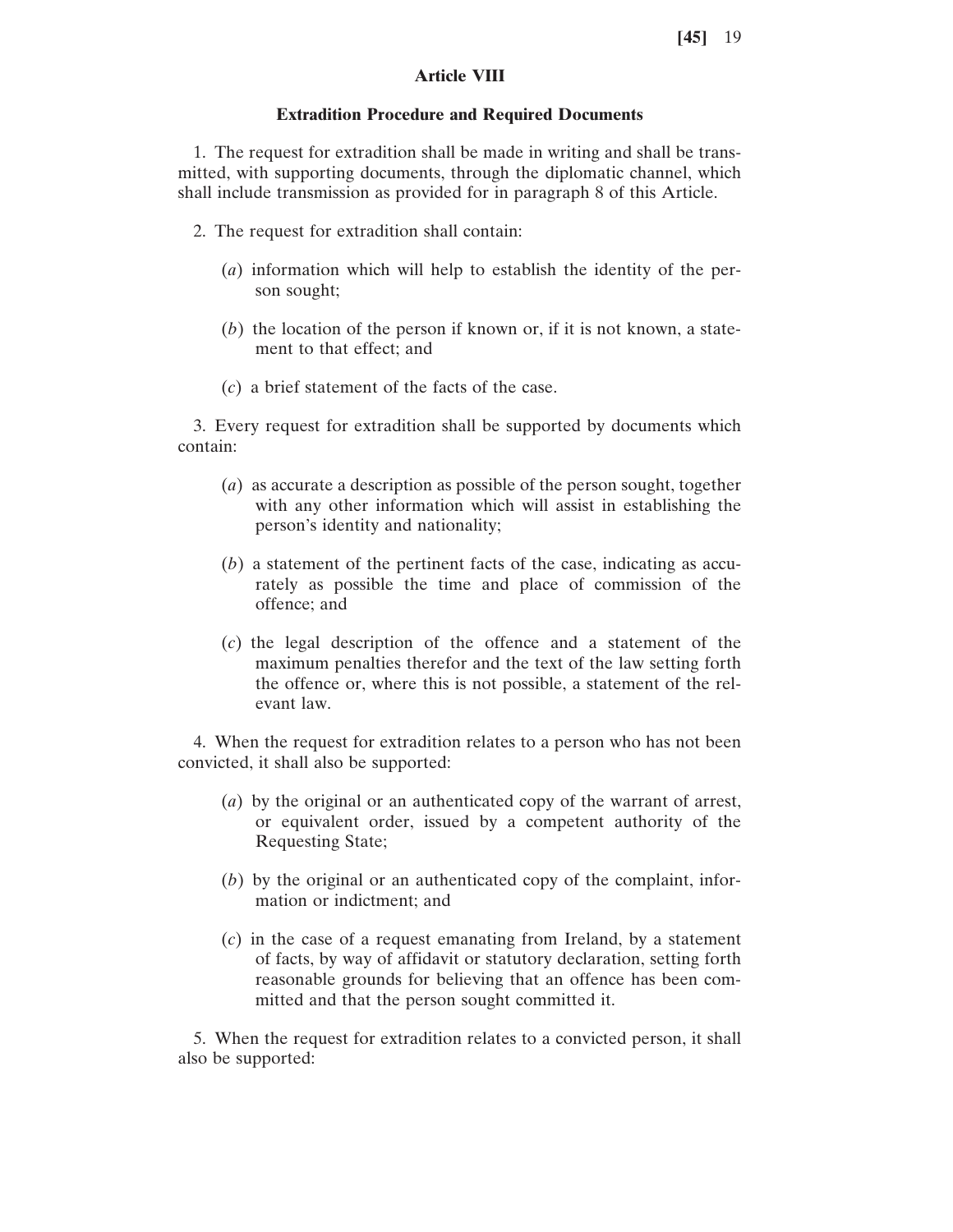- 20 **[45]**
- (*a*) by the original or an authenticated copy of the judgment of conviction; and
- (*b*) if a sentence has been imposed, by the original or an authenticated copy of the sentence and a statement of the extent to which it has been carried out and that it is immediately enforceable.

6. All documents transmitted by the Requesting State shall be in English or shall be translated into English by that State.

7. Documents that bear the certificate or seal of the Department of Justice, or Department responsible for foreign affairs, of the Requesting State shall be admissible in extradition proceedings in the Requested State without further certification, authentication, or other legalisation. "Department of Justice" shall, for the United States of America, mean the United States Department of Justice, and, for Ireland, the Department of Justice, Equality and Law Reform.

8. If the person whose extradition is sought is held under provisional arrest by the Requested State, the Requesting State may satisfy its obligation to transmit its request for extradition and supporting documents through the diplomatic channel pursuant to paragraph 1 of this Article, by submitting the request and documents to the Embassy of the Requested State located in the Requesting State. In that case, the date of receipt of such request by the Embassy shall be considered to be the date of receipt by the Requested State for purposes of applying the time limit that must be met under Article X of this Treaty to enable the person's continued detention.

### **Article VIII** *bis*

### **Sensitive information in a request**

Where the Requesting State contemplates the submission of particularly sensitive information in support of its request for extradition, it may consult the Requested State to determine the extent to which the information can be protected by the Requested State. If the Requested State cannot protect the information in the manner sought by the Requesting State, the Requesting State shall determine whether the information shall nonetheless be submitted.

### **Article IX**

#### **Additional Evidence or Information**

1. If the Requested State requires additional evidence or information to enable it to decide on the request for extradition, such evidence or information shall be submitted to it within such time as that State shall specify.

2. If the person sought is in custody and the additional evidence or information submitted as aforesaid is found insufficient or if such evidence or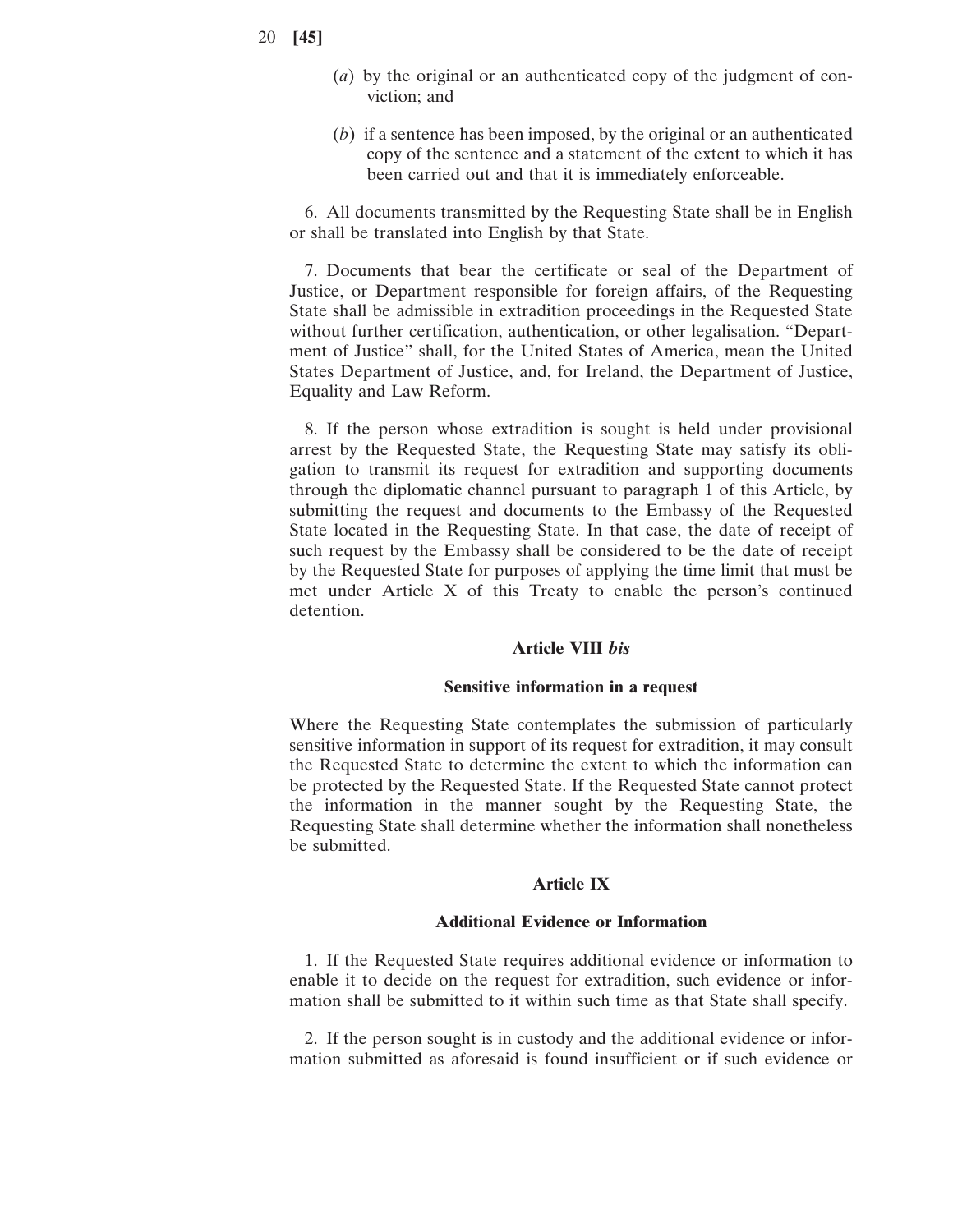information is not received within the period specified by the Requested State, the person shall be discharged from custody. Such discharge shall not preclude the Requesting State from submitting another request in respect of the same offence.

3. Such additional evidence or information may be requested and furnished directly between the United States Department of Justice and the Department of Justice, Equality and Law Reform in Ireland.

#### **Article X**

### **Provisional Arrest**

1. In case of urgency, a Contracting Party may request the provisional arrest of a person sought. The request for provisional arrest shall be made through the diplomatic channel or directly between the United States Department of Justice and the Department of Justice, Equality and Law Reform in Ireland, in which case the facilities of INTERPOL may be used. The request may be transmitted by post or telegraph or by any other means affording evidence in writing.

2. The request shall contain:

- (*a*) a description of the person sought;
- (*b*) a statement of the nature of the offence and of the time at which and the place where it is alleged to have been committed;
- (*c*) a statement of the existence of one of the documents referred to in paragraph 4(*a*) or 5 of Article VIII; and
- (*d*) a statement that it is intended to send a request for extradition.

3. On receipt of such a request, the Requested State shall take the appropriate steps to secure the arrest of the person sought. The Requesting State shall be promptly notified of the result of its request.

4. Unless the law of the Requested State otherwise provides, a person arrested upon such a request shall be released upon the expiration of fortyfive days from the date of that person's arrest if the request for extradition has not been duly received by the Requested State. This stipulation shall not prevent the institution of proceedings with a view to extraditing the person sought if a request for extradition is subsequently received.

### **Article XI**

### **Rule of Speciality**

1. A person extradited under this Treaty shall not be proceeded against, sentenced, punished, detained or otherwise restricted in his or her personal freedom in the Requesting State for an offence other than that for which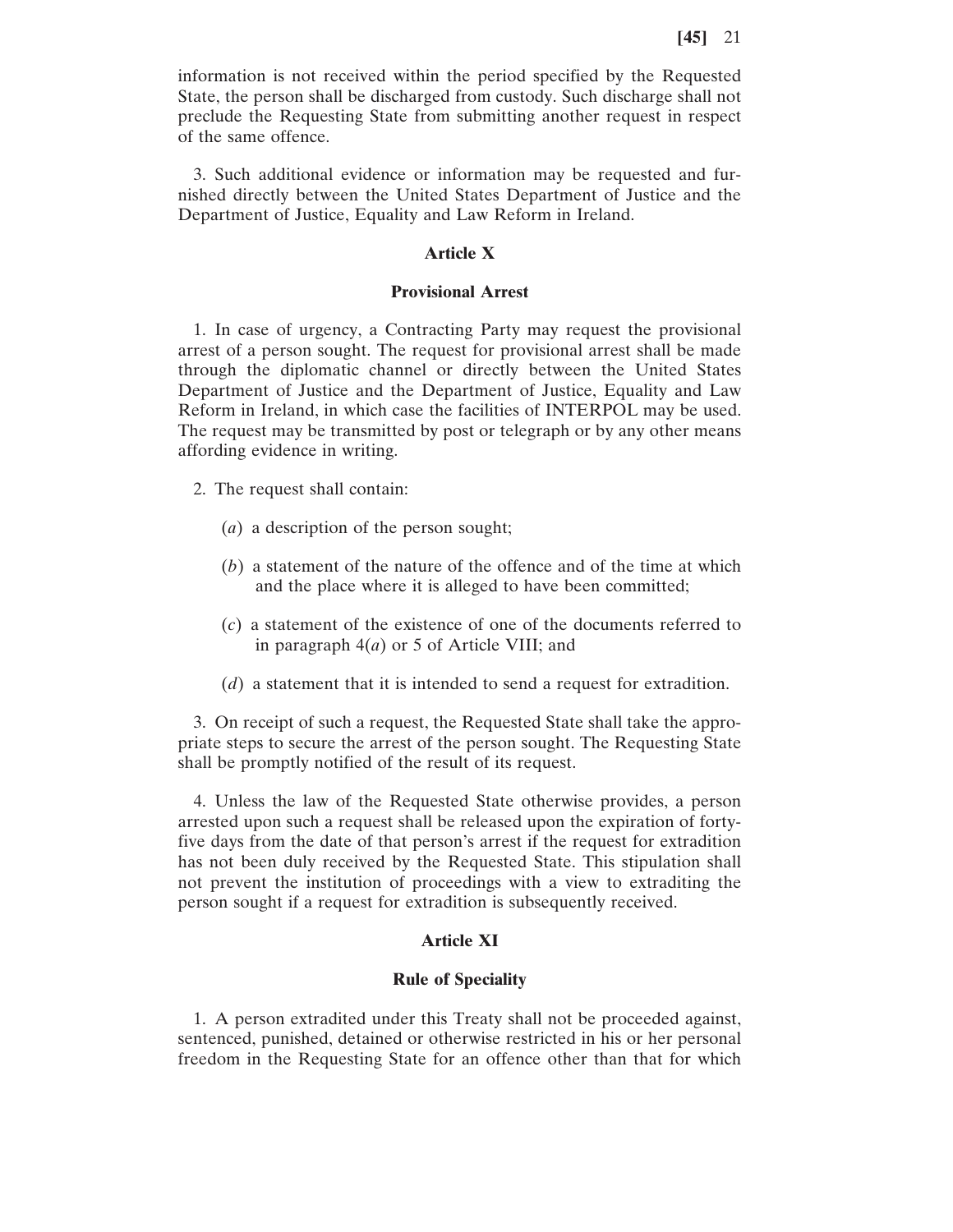extradition has been granted, or be extradited by that State to a third State, unless:

- (*a*) the person has left the Requesting State after extradition and has voluntarily returned to it;
- (*b*) the person, having had an opportunity to leave the Requesting State, has not done so within forty-five days of final discharge in respect of the offence for which that person was extradited; or
- (*c*) the Requested State has consented.

2. Where the description of the offence charged in the Requesting State is altered in the course of proceedings, the person extradited shall not be proceeded against, sentenced, punished, detained or otherwise restricted in his or her personal freedom except insofar as the offence under its new description is composed of the same constituent elements as the offence for which extradition was granted.

3. Unless the law of the Requesting State otherwise provides, the person extradited may be proceeded against, sentenced, punished, detained or otherwise restricted in his or her personal freedom for an offence for which that person could be convicted, under the law of that State, upon trial for the offence for which extradition was granted.

4. These stipulations shall not apply to offences committed after the extradition.

### **Article XII**

### **Multiple Requests**

1. If the Requested State receives requests from the Requesting State and from any other State or States for the extradition of the same person, either for the same offence or for different offences, the executive authority of the Requested State shall determine to which State, if any, it will surrender the person.

2. If Ireland receives an extradition request from the United States of America and a request for surrender pursuant to the European arrest warrant for the same person, either for the same offence or for different offences, its High Court, or such other authority as it may subsequently designate, shall determine to which State, if any, the person is to be surrendered.

3. In making its decision under paragraphs 1 and 2 of this Article, the Requested State shall consider all of the relevant factors, including, but not limited to, the following:

(*a*) whether the requests were made pursuant to a treaty;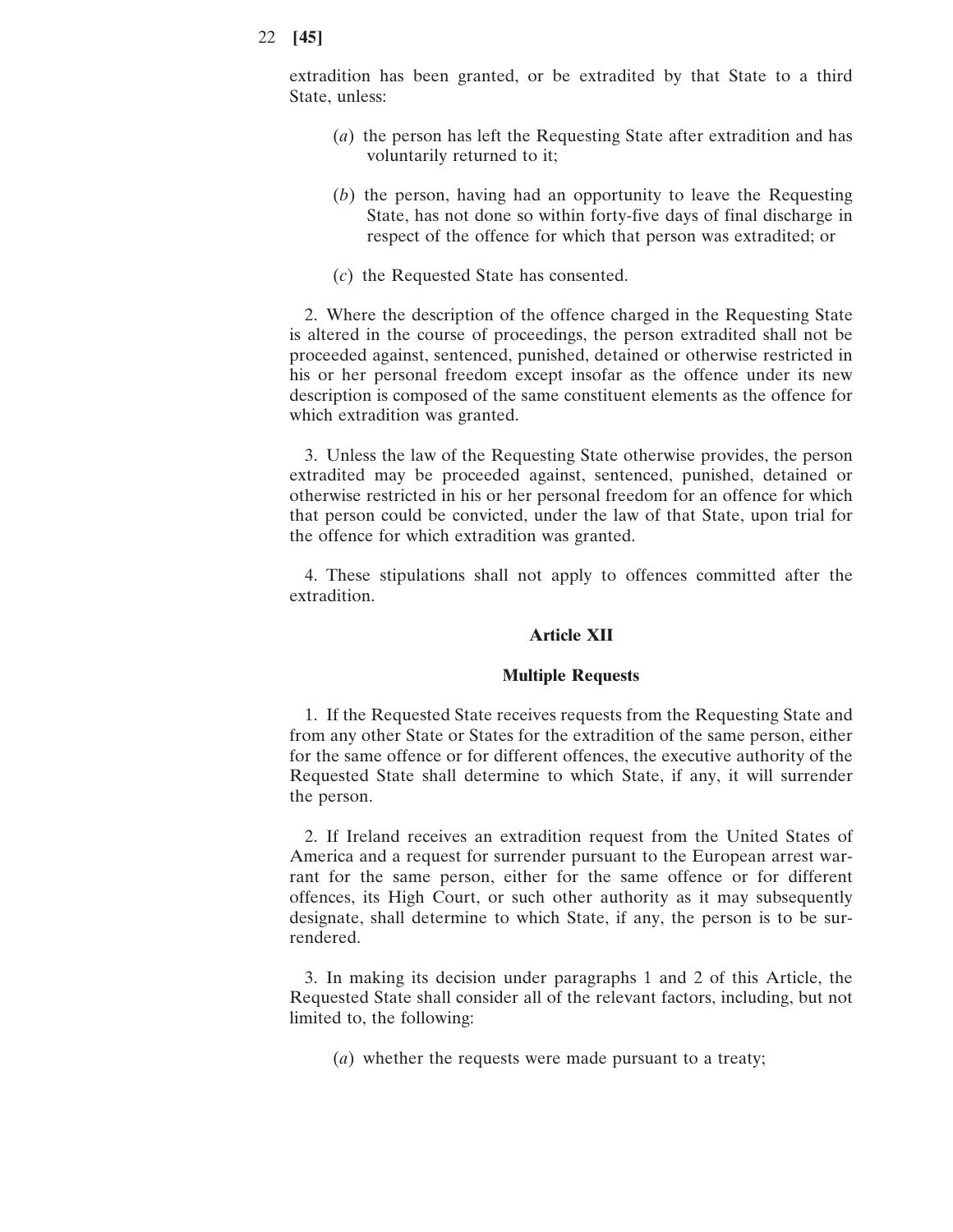- (*b*) the places where each of the offences was committed;
- (*c*) the respective interests of the requesting States;
- (*d*) the seriousness of the offences;
- (*e*) the nationality of the victim;
- (*f*) the citizenship or nationality of the person sought;
- (*g*) the possibility of any subsequent extradition between the requesting States; and
- (*h*) the chronological order in which the requests were received from the requesting States.

### **Article XII** *bis*

#### **Simplified extradition procedures**

If the person sought consents to be surrendered to the Requesting State, the Requested State may, in accordance with the principles and procedures provided for under its legal system, surrender the person as expeditiously as possible without further proceedings. The consent of the person sought may include agreement to waiver of protection of the rule of specialty.

## **Article XIII**

## **Notification of Decision**

1. The Requested State shall promptly communicate to the Requesting State through the diplomatic channel the decision on the request for extradition.

2. The Requested State shall provide reasons for any partial or complete rejection of the request for extradition. It shall also provide the Requesting State with a copy of each opinion issued by its courts in connection with a request for extradition under this Treaty.

3. If a warrant or order for the extradition of a person sought has been issued by the competent authority and the person is not removed from the territory of the Requested

State within such time as may be prescribed by the law of that State, that person may be set at liberty and the Requested State may subsequently refuse to extradite that person for that offence.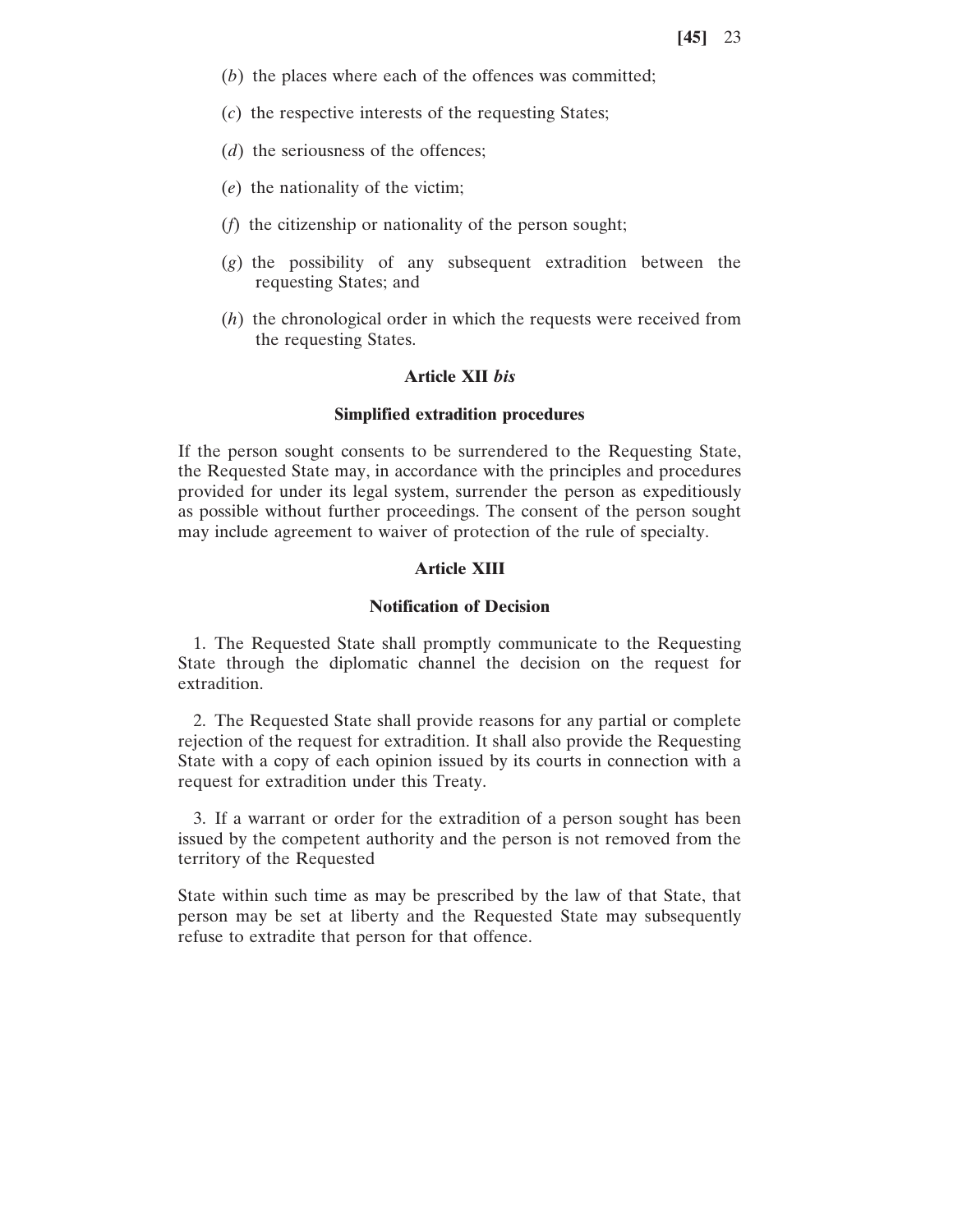### **Article XIV**

#### **Surrender of Property**

1. To the extent permitted under the law of the Requested State and subject to the rights of third parties, which shall be duly respected, all property which appears to have been acquired as a result of the offence in question or which may be required as evidence shall, if found, be seized and surrendered to the Requesting State if the person sought is extradited or if extradition, having been granted, cannot be carried out by reason of the death or escape of that person.

2. The Requested State may make the surrender of the property conditional upon satisfactory assurances from the Requesting State that the property will be returned to the Requested State as soon as practicable, and may defer its surrender if it is needed as evidence in the Requested State.

#### **Article XV**

#### **Transit**

1. Transit through the territory of one of the Contracting Parties of a person surrendered to the other Contracting Party by a third State may be granted on request subject to the law of the State of transit and to such conditions as that State may impose. For the purpose of considering the request, the State of transit may require the submission of such information as it considers necessary.

2. Authorisation is not required when air transportation is used and no landing is scheduled on the territory of the transit State. If an unscheduled landing does occur, the State in which the unscheduled landing occurs may require a request for transit that contains a description of the person being transported and a brief statement of the facts of the case. A request for transit shall be made through the diplomatic channel or directly between the United States Department of Justice and the Irish Department of Justice, Equality and Law Reform. The facilities of the International Criminal Police Organisation (INTERPOL) may be used to transmit such a request. All measures necessary to prevent the person from absconding shall be takenuntil transit is effected, as long as the request for transit is received within 96 hours of the unscheduled landing.

### **Article XVI**

### **Representation**

1. The Department of Justice of the United States shall advise, assist and represent, or provide for the representation of, Ireland in any proceedings in the United States arising out of a request for extradition made by Ireland.

2. The Attorney General of Ireland shall advise and assist, and represent, or provide for the representation of, the interests of the United States in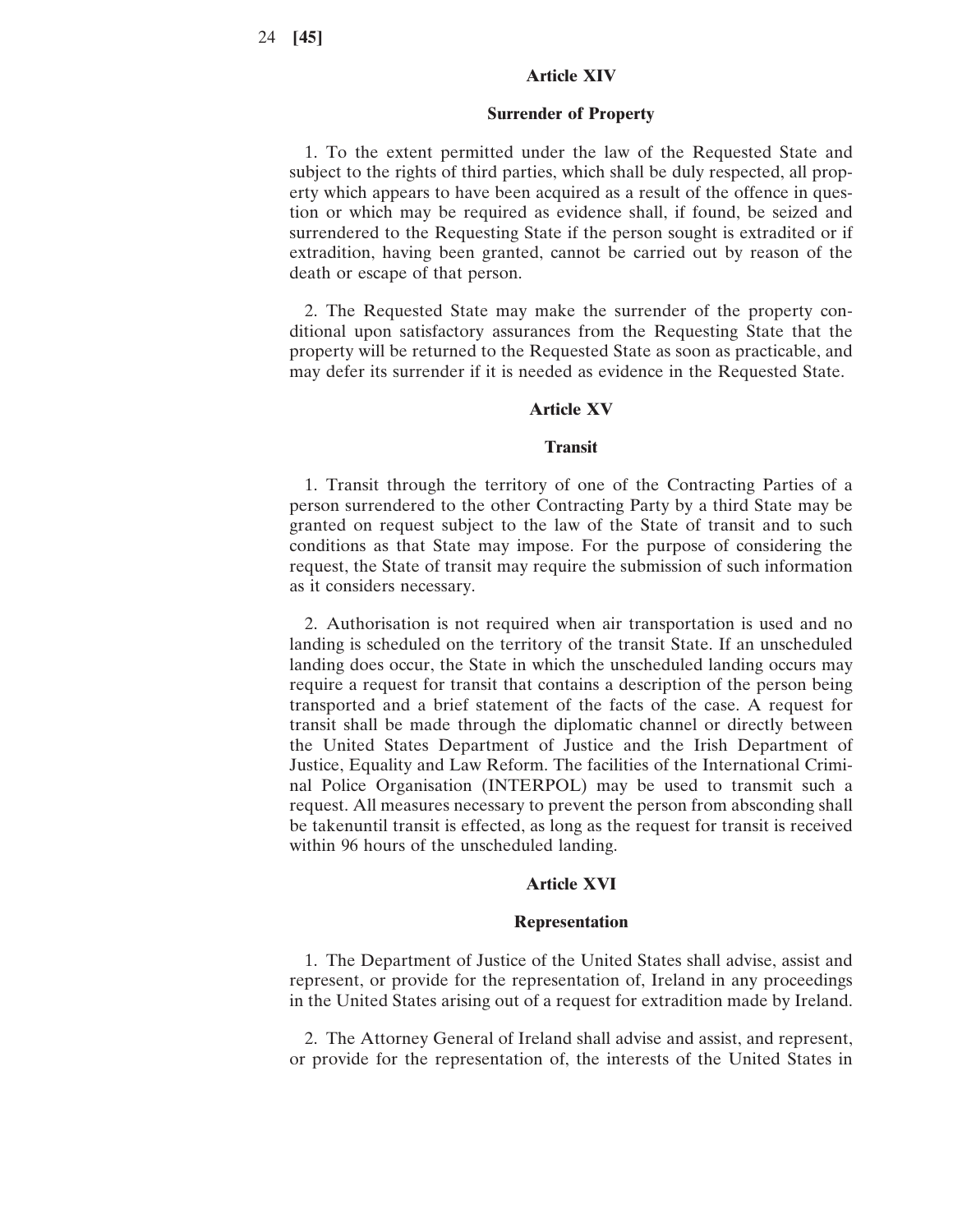any proceedings in Ireland arising out of a request for extradition made by the United States.

3. The functions referred to in this Article may be assumed by any successor agency designated by the State concerned.

### **Article XVII**

#### **Expenses**

1. The Requesting State shall bear all expenses arising out of the translation of documents and the transportation of the person sought from the place of the extradition proceedings to the Requesting State. Notwithstanding any law to the contrary, the Requested State shall bear all other expenses arising out of the request for extradition and the proceedings.

2. The Requested State shall make no pecuniary claim against the Requesting State arising out of the arrest, detention, extradition proceedings and surrender of a person sought under this Treaty.

## **Article XVIII**

### **Termination**

Either Contracting Party may terminate this Treaty by giving written notice to the other Contracting Party at any time, and the termination shall become effective six months after the date of receipt of such notice.".



GIVEN under my Official Seal, 30 January 2010.

> MICHEÁL MARTIN, Minister for Foreign Affairs.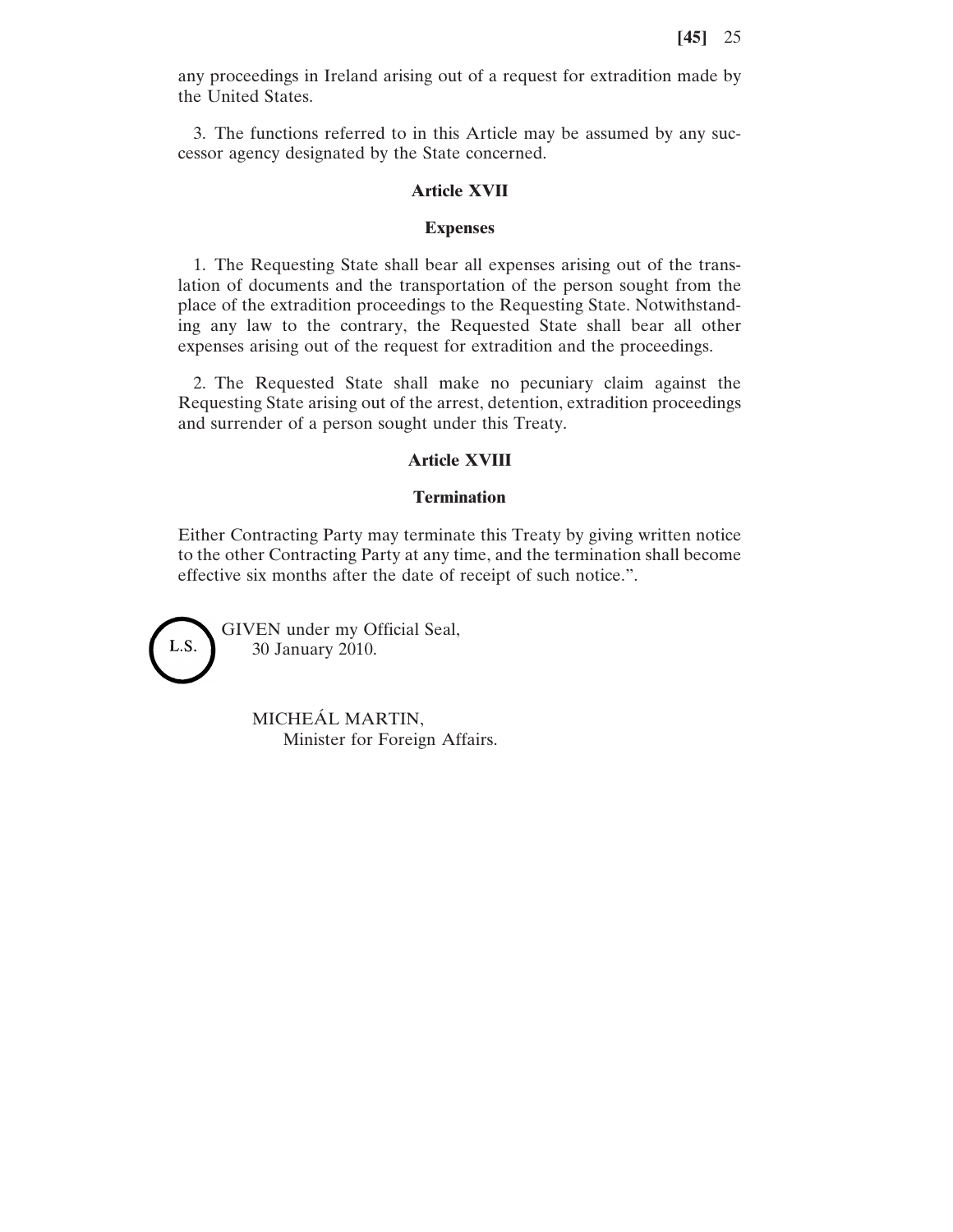## EXPLANATORY NOTE

*(This note is not part of the instrument and does not purport to be a legal interpretation)*

The effect of this Order (which amends the Extradition Act 1965 (Application of Part II) Order 2000) is to apply in relation to the United States of America the provisions of Part II of the Extradition Act, 1965. Its purpose is to enable the extradition of persons in pursuance of the arrangements for extradition entered into by way of the Agreement on Extradition between the European Union and the United States of America, signed at Washington D.C. on 25 June 2003, and the Instrument as contemplated by Article 3(2) of that Agreement as to the Application of the 1983 Treaty on Extradition between Ireland and the United States of America, signed at Dublin on 14 July 2005.